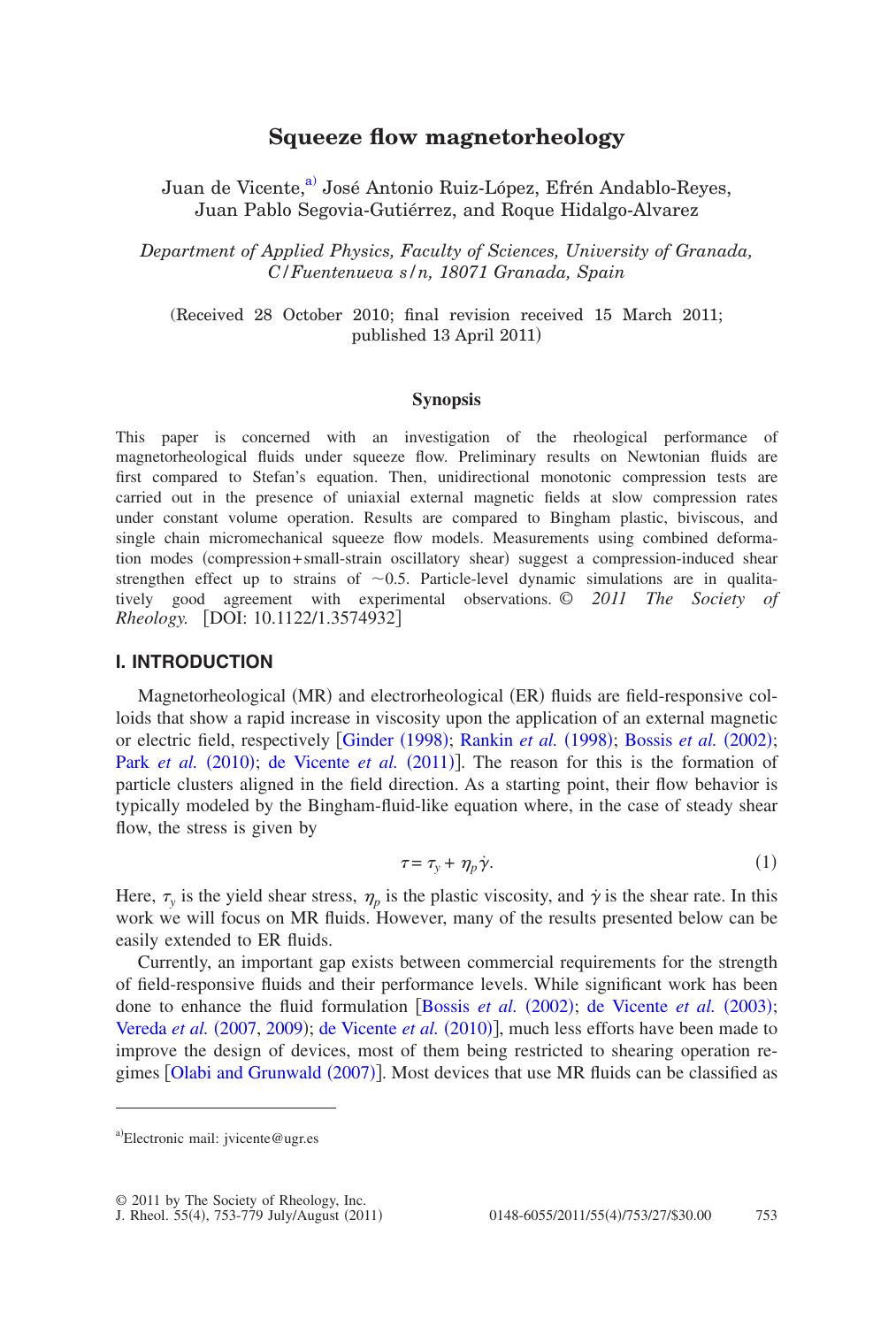<span id="page-1-0"></span>

**FIG. 1.** Basic operational modes for controllable MR fluid devices. Adapted from A. G. Olabi and A. Grunwald, Mater. Des. 28, 2658 (2007). Copyright ©2007, with permission from Elsevier.

having fixed poles (pressure-driven flow mode), relatively movable poles (direct-shear [and sq](#page-24-2)ueeze-film flow modes, or a combination of these modes [Jolly](#page-24-2) [and](#page-24-2) [Carlson](#page-24-2) (1996)]. Diagrams of these three basic operational standard flow modes are shown in Fig. [1.](#page-1-0) Interestingly, it has been documented that field-responsive fluid[s show yield](#page-24-3) [stresses in the](#page-24-3) order of direct-shear < pressure-driven < squeeze flow mode [Havelka and Pialet (1996)].

Clas[sical direct-shear mod](#page-23-3)[e has been studied thoro](#page-23-4)[ughly in the literature under dy](#page-25-3)namic [de Gans *et al.* (1999); de Vicente *et al.* (2005); Saldivar-Guerrero *et al.* (2006); [Ekwebelam](#page-24-4)[and](#page-24-5) [See](#page-24-4) (2007); [de](#page-24-6) [Vicente](#page-24-6) and [Ramírez](#page-24-5) (2007); de Vicente et al. (2009, [2010](#page-24-1)); [Ramos](#page-25-5)*et al.* (2010)] [and steady shear](#page-23-6) [[Volkova](#page-26-2) *et al.* (2000); [de](#page-23-5) [Vicente](#page-23-5) *et al.* ([2004](#page-23-5)); Park *et al.* (2006); Bell *et al.* (2008); [de](#page-24-1) [Vicente](#page-24-1) *et al.* (2010); Ramos *et al.* ([2011](#page-25-6))] regimes, and several products are already present in the market [[Olabi](#page-25-2) [and](#page-25-2) [Grun-](#page-25-2)wald ([2007](#page-25-2))]. Pressure-driven flow mode investigations have also been reported because much larger and realistic shear rates can be imposed (up to 20 000 s<sup>-1</sup>, in contrast to conv[entional rotational rheometry that](#page-26-3) encompasses shear rates only up to a few thousand 1/s) [Wang and Gordaninejad (2006)]. Surprisingly, relatively limited attention has been given to the behavior of MR fluids in squeeze flow mode, even though it has been suggested that the yield stress that could be achieved would be ten times l[arger than that](#page-26-4) [attainab](#page-26-4)le with either the direct-shear or pressure-driven flow modes Zhang *et al.* (2004)]. Furthermore, a compression-assisted-aggregation process has been demonstrated to enhance the yield shear stress in field-respo[nsive fluids by the](#page-26-5) formation of thick [columns with](#page-26-6) strong and robust ends (MR fluids [Tang et al. (2000)] and ER fluids [[Tao](#page-26-6) et al. (2002)]). Despite their importance, a complete understanding of the mechanical properties [of MR fluids under valve o](#page-25-7)r squeeze flow behavior is still missing in the literature [McIntyre and Filisko (2010)].

In this paper the squeeze flow (i.e., biaxial elongational flow) behavior of MR fluids is studied. First, the experimental procedure for investigating the normal force was checked by measuring forces with model Newtonian fluids. Then, we focused on the squeeze flow behavior of MR fluids in low Peclet numbers (slow plate motion) where "filtration" is expected to be significant [[McIntyre](#page-25-7) [and](#page-25-7) [Filisko](#page-25-7) (2010)]. Although the interparticle interaction is the key issue in the field-responsive effect—especially at small compressive strains—the structure of particle aggregates is known to be also important in the MR mechanism. In this sense we also investigated the structure evolution under compression through combined small-amplitude oscillatory shear (SAOS) and squeeze flows as well as using particle dynamics simulations. The paper is structured as follows: In Sec. II we review the state-of-the-art of squeeze flow behavior of field-responsive fluids. In Sec. III we illustrate some of the most relevant squeeze flow theories for Newtonian and plastic fluids. In Sec. IV we describe the experiments, and in Sec. V we show the details of the particle-level MR simulations. Results are presented Sec. VI. We end with some conclusions in Sec. VII.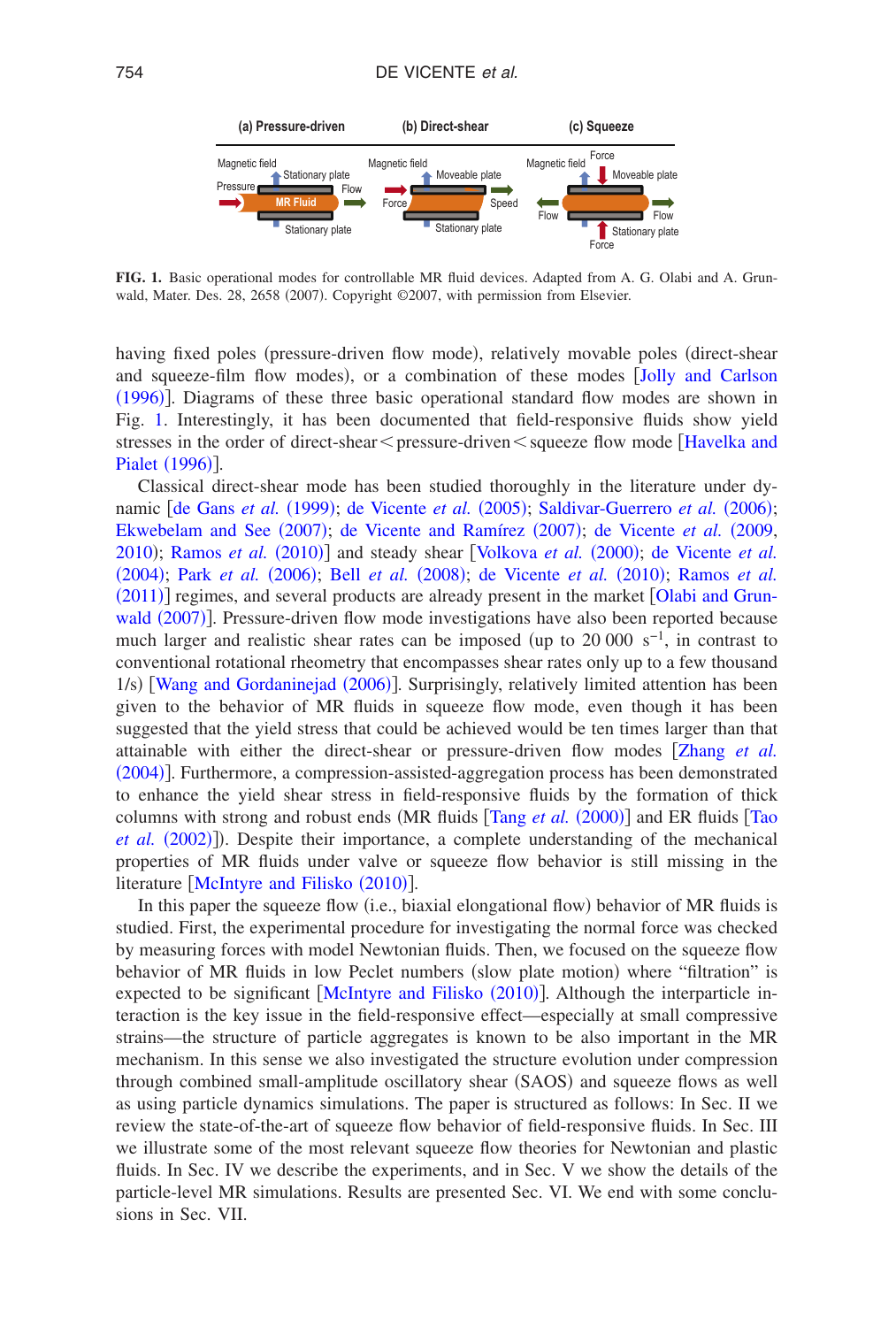## **II. BACKGROUND**

A seminal paper published by [Stanway](#page-25-8) et al. (1987) is probably the first to demonstrate the feasibility of employing field-responsive (ER) fluids under squeeze flow. Here, tensile and compressive forces were found to be considerably large[r than those develo](#page-25-9)ped [in shearing flows. This](#page-24-7) was later confirmed through experiments by Monkman (1995) and Gong and Lim (1996). A short time later, vibration control appli[cations followed by the](#page-25-10) construction and test[ing of ER squeeze-based](#page-25-11) damping devices [Stanway et al. (1992)] and engine mounts [Sproston *et al.* (1994a)] were found. On the theoretical side both macroscopic and microscopic ap[proaches have been used. A bivisc](#page-24-8)ous model, inspired in earlier work on plastic fluids by Gartling and Phan-Thien (1984)[, was successfully used](#page-26-7) [to explain the dynami](#page-25-11)c performance of ER fluids in squeeze [Williams et al. (1993); Sproston et al. (1994a, [1994b](#page-25-12))] [and unidirectional monoto](#page-25-13)nic compression for large gap separations [Tian *[et](#page-26-8) [al.](#page-26-8)* (2003); Meng and Filisko (2005)]. Some years later, inertia was included in the theoretical derivation [[Lee](#page-24-9) [and](#page-24-9) [Wen](#page-24-9) (2002)], and an iterative approach for the yield st[ress was incorporated to](#page-24-10) [the model rather than using t](#page-25-14)[he clas](#page-25-15)sical power law expression [El Wahed *et al.* (2003)]. Lukkarinen and Kaski (1996, 1998) employed computer simulation methods in a comparative study of the mechanical properties of model ER structures under various dynamical loading conditions (shear, compression, and tension). It was demonstrated that compressive loading transferred the largest force. Unlike simulations under shear flow, in squeeze flow simulations it is not easy to apply periodic boundary conditions, so in general the number of particles needs to be increased. To avoid this [problem a messag](#page-24-11)e passing interface parallel processing technique was employed by **Kim** et al. (1999).

An investigation on the application of ER fluids to control v[ibration under conditions](#page-24-12) of constant voltage and constant electric field was reported by El Wahed et al. (1998). The effects of electric fi[eld strength, particl](#page-23-7)e concentration, and continuous phase viscosity were investigated by Chu et al. (2000). Special emphasis was paid to the appearance of normal stress fluctuations due to the deformation of field-induced chainlike structures under the field. The effect of an ac electric field, with a tunable wave[form, on the](#page-24-13) [performan](#page-24-13)ce of an ER fluid in oscillatory squeeze flow was investigated by El Wahed *et* al. (2000). The bivis[cous model was found to](#page-24-12) [be equally valid fo](#page-25-16)r the ac case and for the dc case reported by El Wahed et al. (1998). See et al. (1999) measured field-induced force waveforms in ER fluids under oscillatory squeeze flow using a micro-Fourier rheometer. Their results provid[ed experimental support f](#page-25-11)[or the theoretical model](#page-24-14) of ER fluids under squeeze proposed by Sproston et al. (1994a). El Wahed et al. (1999) reported an experimental investigation into the influence of particle size on the effectiveness of an ER fluid in dynamic squeeze flow. They demonstrated that small particles are generally the [more effective in ter](#page-26-9)ms of the level of transmitted force if compared to large particles. Vieira et al. (2001) used a mechanical testing machine to investigate the mechanical properties of ER fluids under tensile, compressive, and oscillatory squeeze tests. Their results showed that ER fluids are more resistant to compressive than to tensile stress. In compression tests, the compressive stress increased with the increase of the electric field strength. However, the increase of the initial [gap size and the a](#page-26-10)pproaching velocity produced a decrease on the compressive stress. Tian et al. (2002a) found that both the compressive stress and the compressive modulus in ER fluids show an exponential relationship with the compressive strain, while the strain is larger than 0.1. Stepwise compression experiments demonstrated that with the increase of applied voltage, ER fluids [show a change of elec](#page-26-11)tric field-determined behavior to the plastic fluid compressive mode [Tian *et al.* (2002b)]. A comprehensive study of the volume fraction dependence in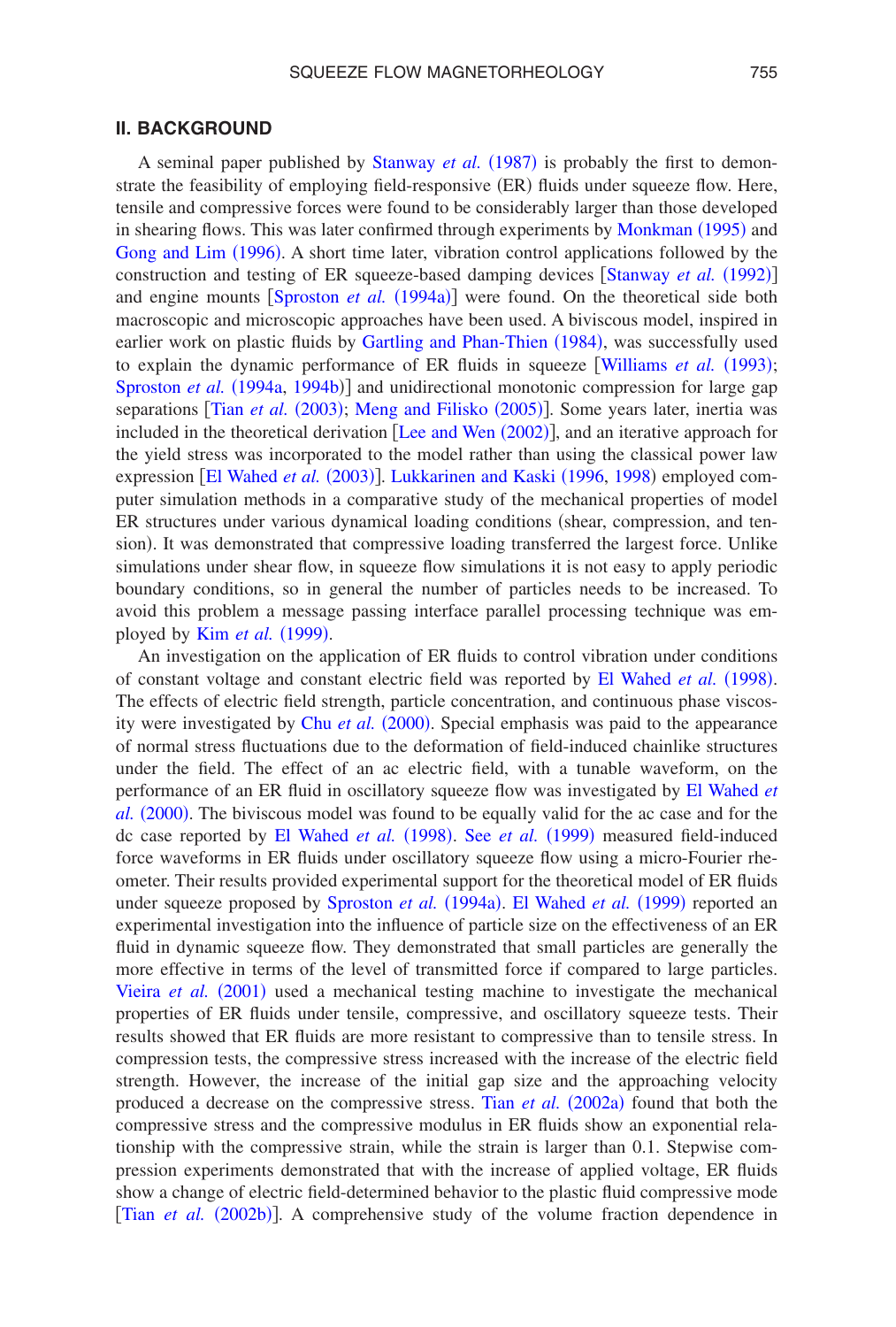squeezed ER fluids has been t[raditionally impeded by the "](#page-25-7)sealing effect" appearing under constant area operation [McIntyre and Filisko (2010)]. These restrictions were avoided by using a constant volume apparatus [[McIntyre](#page-25-17) [and](#page-25-17) [Filisko](#page-25-17) (2007)]. At high field strengths, low compression rates, and low viscosity of the continuous phase most of [the particles are kep](#page-25-18)[t between the plates and only](#page-25-7) [the dispersing ph](#page-26-12)ase is squeezed out [Lynch *et al.*  $(2006)$ ; McIntyre and Filisko  $(2010)$ ; Tian *et al.*  $(2010)$ ]. This fact has been parametrized in the [form of a Peclet numbe](#page-23-8)[r as the ratio of viscous or con](#page-25-7)vective forces to diffusive terms [Collomb *et al.* (2004); McIntyre and Filisko (2010)]. Most of the squeeze flow literature reviewed above concerns ER fluids and involves constant voltage and constant area compression. In this case, the electric field strength and volume concentration increase during the process. Thus, any change in the compressive stress is associated to the change of the el[ectric field, volu](#page-23-9)[me fraction, and structura](#page-26-13)l strength (i.e., the so-called structure parameter [Conrad (1998); Wu and Conrad (1998)]). Even though this probl[em can be partially s](#page-26-14)kipped in the case of tensile flow by using normalized methods [Tian and Zou (2003)] it is an important drawback. In principle, when a MR fluid is compressed under a constant volume in the presence of a dc uniform magnetic field, the change of compressive stress may indicate mostly the change of the structure parameter in the MR fluids.

Surprisingly, the squeeze flow behavior of MR fluids has not been studied so thoroughly compared with their ER analogs. First reports on this topic concern compressionassisted-aggregation processes to achieve high-efficiency MR fluids by the so-called squeeze-strengthening effect. This consists of enhancing the yield shear stress [in field](#page-26-5)[responsive](#page-26-5) fluids by the formation of thick strong colu[mns under compres](#page-26-4)sion Tang *et* al. (2000)][. This approac](#page-25-19)h was further corroborated by Zhang et al. (2004, [2009](#page-26-15)). Contrarily, See et al. (2006) presented experiments in a MCR (Anton Paar) rheometer where compression did not have a large effect in the shear response. A detailed comparative study of the behavior of M[R fluids und](#page-25-20)er steady shear flow and constant velocity squeezing flow was reported by See (2003). The measurements showed that the mechanical response under squeezing flow scaled as  $H^{0.91}$ , whereas the response under shearing scaled as  $H^{1.4}$ . A special device was designed and fabricated to perform squeeze, torsional, [and squeeze combined](#page-24-15) with torsional flows on an Ins[tron multiaxial test](#page-26-5)ing machine [Kulkarni *et al.* (2003)]. Contrary to what is believed [Tang *et al.* (2000)], it was experimentally observed that the introduction of a squeeze component in shearing flows ([oscillatory torsional m](#page-24-15)ode) [does not alway](#page-25-21)s increase the strength of the MR fluid [Kulkarni et al. (2003)]. Mazlan et al. (2008) described the effects of compressive speed and magnetic field strength in the stress-strain curves of commercial MR fluids. On one hand, they observed a negligible effect of the compressive speed. On the other hand, the higher the magnetic field, the faster the stress-strain curve developed.

### **III. SQUEEZE FLOW THEORY**

Under squeeze flow a material is compressed between two parallel plates. A schematic representation is shown in Fig. [2.](#page-4-0) Here, the sample of volume *V* is positioned between two circular plates initially separated a gap distance  $h_0$ . In this section we will look for the relationship between the normal force  $F$ , height of the sample layer  $h$ , and squeezing speed of the moving plate, *v*, as this dependency can be used to obtain important rheological properties of the sample and in particular its yield stress.

To investigate the squeeze flow properties the Reynolds number Re has to be first estimated. In this operation mode, the Reynolds number can be defined as  $\text{Re}=h_0\nu\rho/\eta$ , where  $\rho$  is the suspension density and  $\eta$  is the suspension viscosity [[Engmann](#page-24-16) *et al.*]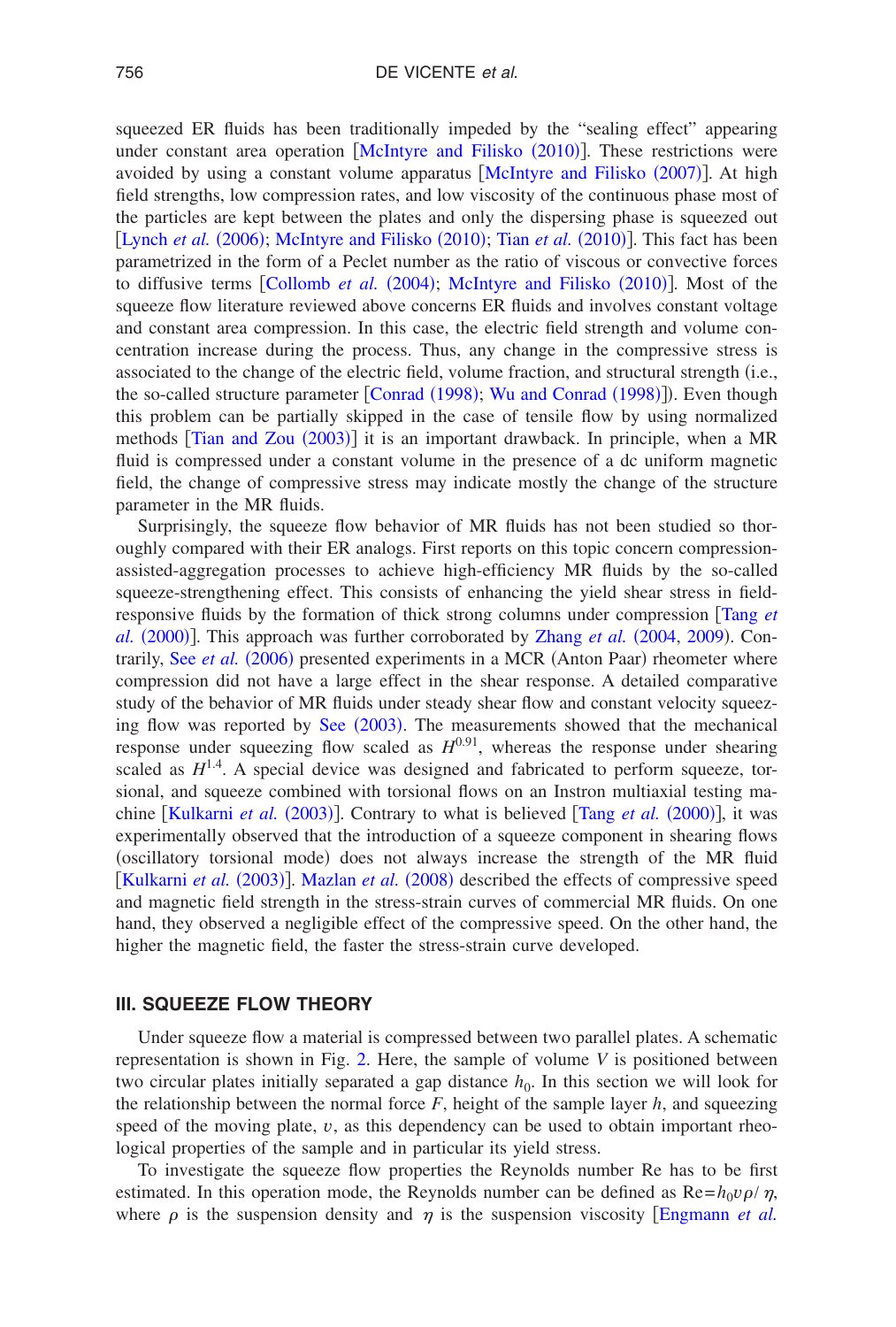<span id="page-4-0"></span>

FIG. 2. Schematic diagram of the constant volume squeeze flow experiment (not to scale). For simplicity the free surface profile is represented as a vertical line. In a typical experiment  $h_0 = 300 \mu$ m and  $h_{min} = 50 \mu$ m. The largest compressive strain was  $\varepsilon \sim 0.83$ .

([2005](#page-24-16))]. The squeeze flow analysis is greatly simplified here because lubrication theory and creeping flow approximation can be invoked as  $\text{Re} \sim 10^{-3} \ll 1$ .

#### **A. Newtonian fluids**

Since the pioneering work by [Stefan](#page-25-22) (1874), the squeeze behavior of Newtonian fluids [has rec](#page-23-10)eived a lot of attention [e.g., [Dienes](#page-24-17) [and](#page-23-10) [Klemm](#page-24-17) (1946); [Campanella](#page-23-10) and [Peleg](#page-23-10) (1987); [Raphaelides](#page-25-23) [and](#page-25-23) [Gioldasi](#page-25-23) (2004)]. Under c[on](#page-4-0)stant volume *V* and no-slip condition Reynolds equation predicts the following radial pressure distribution (see Fig.  $2$ ):

$$
p(r) = \frac{3 \,\eta v}{h^3} [R^2 - r^2],\tag{2}
$$

where  $R$  is the radius of the fluid volume.

The normal force *F* acting on the plate is simply obtained by integration on the surface:

$$
F = \frac{6\pi\eta v}{h^3} \int_0^R \left[ R^2 - r^2 \right] r dr = \frac{3\pi\eta v}{2h^3} R^4,
$$
 (3)

and therefore the so-called Stefan's equation results:

$$
F = \frac{3 \,\eta v V^2}{2 \,\pi h^5}.\tag{4}
$$

Stefan's equation assumes a no-slip boundary condition at the plates surfaces. However, this fact does not always holds, and generally the presence of [slip at the surfaces result](#page-24-16)s in a significant force reduction when squeezing the sample [Engmann *et al.* (2005)]. Actually, [analytical expressions exist](#page-24-17) in the literature for no-slip (i.e., "frictional" surfaces) [Dienes and Klemm (1946)] and perfect slip (i.e., "lubricated" surfaces) [[Campanella](#page-23-10) [and](#page-25-23) [Peleg](#page-23-10) (1987); [Raphaelides](#page-25-23) and [Gioldasi](#page-25-23) (2004)], with the latter providing a lower limit for the forces with  $F \sim h^{-2}$  in the case of constant volume operation. In most cases neither no-slip nor perfect slip occurs, and partial slip arises at the moving surface where the radial velocity at the surface  $v_r$  takes on a linear form  $v_r = v_r r / R$ . Here, the slip parameter  $v<sub>s</sub>$  can be adjusted between no-slip at a minimum value and perfect slip at its maximum value;  $0 \lt v_s \lt vR/2h$ . [Several authors ha](#page-25-24)ve investigated the partial slip situation in the past [Laun *[et](#page-24-18) [al.](#page-24-18)* (1999); McIntyre (2008)].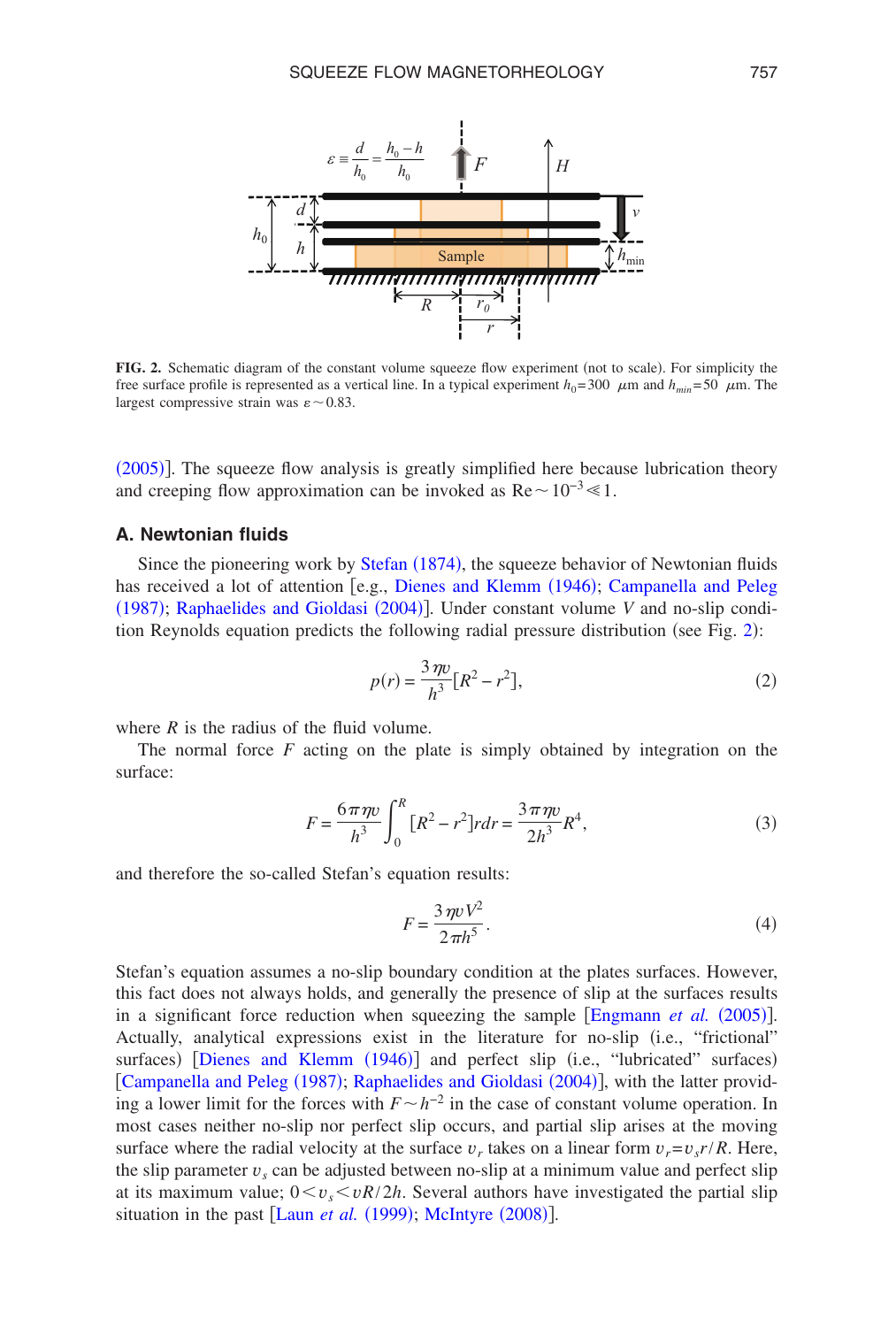## **B. Inelastic yield stress fluids: A continuum approach**

<span id="page-5-2"></span>The squeeze flo[w behavior of](#page-25-25) inelastic yield stress fluids under no-slip conditions was [initially studi](#page-23-11)ed by Scott (1929). The problem was later addressed by [Covey](#page-23-11) [and](#page-23-11) [Stan](#page-23-11)more (1981) who revisited it and reported theoretical and experimental investigations using a parallel-plate plastometer. Fluids obeying a Bingham constitutive equation were analyzed in their paper under both constant volume and constant radius operation regimes.

[When dealing with](#page-23-11) yield stress fluids a plasticity number *S* can be introduced [[Covey](#page-23-11)] and Stanmore (1981)]:

$$
S = \frac{\eta_p v R}{h^2 \tau_y}.
$$
\n<sup>(5)</sup>

The plasticity number separates two regimes. At low *S* number the resistance to deformation arises from the yield shear stress component. However, at large *S* number the major resistance to flow arises from viscous effects. Analytical expressions exist for the limits  $S \leq 0.05$  and  $S \geq 10$ , whereas intermediate values of *S* require numerical methods. In MR experiments presented in this work, *S* was found to be always smaller than 0.05 whatever the gap distance and magnetic field strength applied, hence suggesting that particle aggregates will dominate the flow behavior.

<span id="page-5-0"></span>[Starting from t](#page-23-11)he Cauchy-momentum equation for an incompressible fluid, [Covey](#page-23-11) [and](#page-23-11) Stanmore (1981) calculated the pressure on the fluid. Then, integrating the pressure over the total plate area gives a relation between the normal force *F* and the approaching velocity *v*:

$$
F = \frac{2\pi\tau_y R^3}{3h} + \frac{4\pi}{7h^2} \sqrt{2\tau_y \eta_p v R^7}.
$$
 (6)

It must be noted here that Eq.  $(6)$  $(6)$  $(6)$  was originally obtained for constant radius experiments; however, [change to the constant volum](#page-23-11)e condition can be simply made by substituting  $V = \pi R^2 h$  [Covey and Stanmore (1981)].

Subsequent publications in this field demonstrated that theoretical work was in some [conflic](#page-25-26)t with regard to the flow pattern produced in the geometry [Lipscomb](#page-25-26) [and](#page-25-26) [Denn](#page-25-26) (1984)]. Moreover, th[e Bingham model was found to b](#page-24-8)e unnecessarily complicated for numerical simulations. Gartling and Phan-Thien (1984) carried out a theoretical analysis that paralleled the method proposed by [Covey](#page-23-11) [and](#page-23-11) [Stanmore](#page-23-11) (1981), this time using a biviscosi[ty model instead of the B](#page-26-7)ingham description. This biviscosity model was later used by Williams et al. (1993) in the development of a time-dependent sinusoidal squeeze flow theory for ER fluids that was successfully applied to a prototype automotive engine mount.

<span id="page-5-1"></span>According to the theory by [Williams](#page-26-7) et al. (1993), initially developed for ER fluids and adapted here for MR fluids, the normal force acting on the plates can be expressed by the following equation:

$$
F = \frac{2\pi\tau_{y}R^{3}}{h\chi^{3}} \left[ \frac{\gamma^{3}}{108} + \int_{\gamma/3}^{\chi} S^{2}G dS \right],
$$
 (7)

where  $\gamma$ ,  $\chi$ , *S*, and *G* are parameters defined by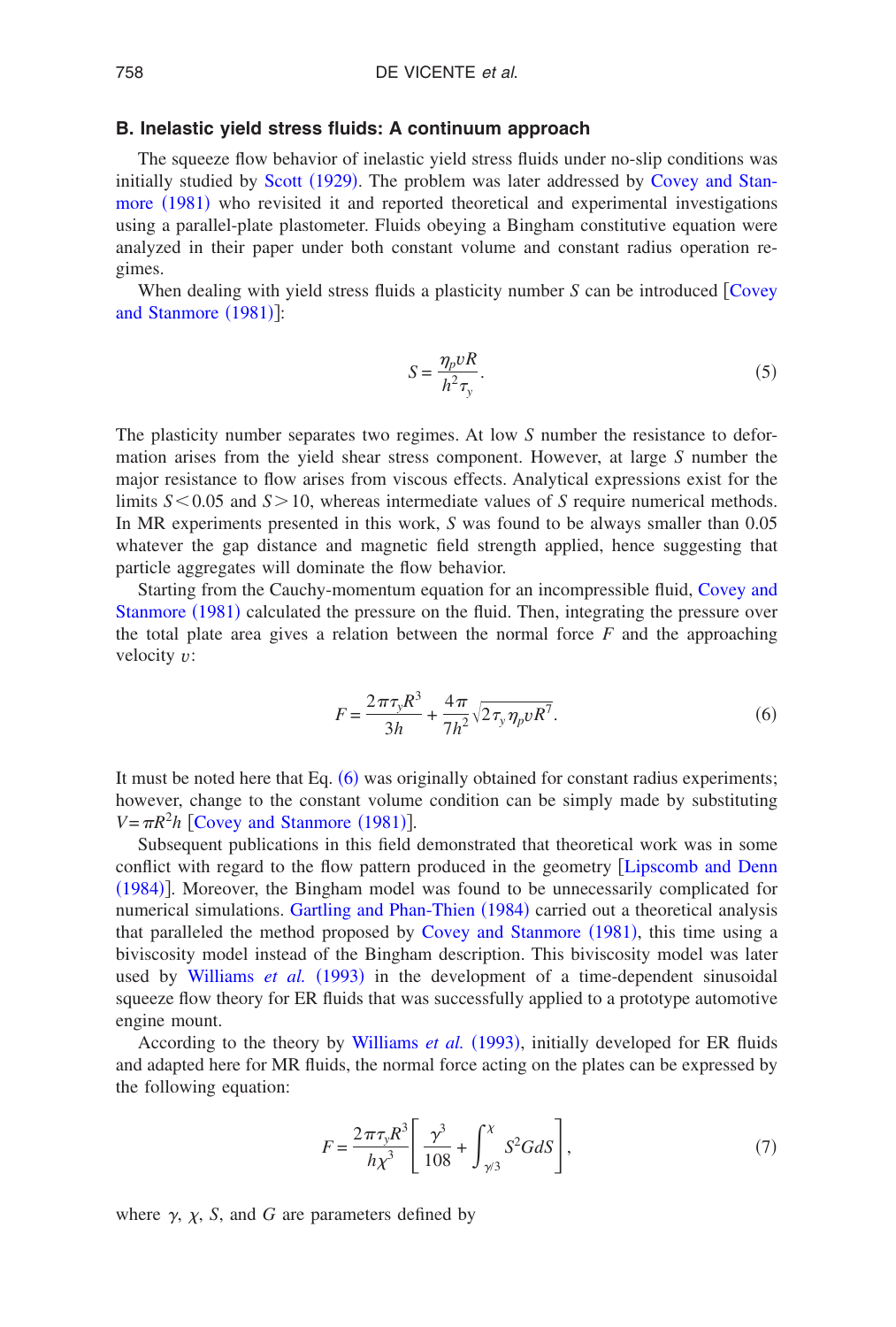<span id="page-6-0"></span>

**FIG. 3.** Schematic representation illustrating the standard micromechanical model consisting in a cubic network of single chains.

$$
\gamma = \frac{\eta}{\eta_r}, \quad S = \frac{\eta v r}{h^2 \tau_y}, \quad \chi = S(r = R), \quad G = -\frac{h}{2\tau_y} \frac{dp}{dr}.
$$
 (8)

<span id="page-6-2"></span>Here,  $\eta_r$  is the preyield viscosity and  $\eta$  is the viscosity above the yield point in the biviscous model.

Interestingly, when the plasticity number *S* is small, pressure gradient *G* and thus the compressive force are driven by the [yie](#page-5-1)ld shear stress [and the viscous contributi](#page-25-13)on is negligible. Under this condition, Eq.  $(7)$  is simplified to [Meng and Filisko (2005)]

$$
F = \frac{2\pi\tau_y R^3}{3h},\tag{9}
$$

which also corresponds to the low  $S$  limit of Eq.  $(6)$  $(6)$  $(6)$  that was obtained from a Bingham approach. This finding allows us to conclude that both macroscopic descriptions, involving Bingham or biviscous models, result in a normal force that varies with the gap distance as *h*−5/<sup>2</sup> under constant volume operation.

Whereas the theory presented above treats field-res[pons](#page-5-0)ive fluids as homogeneous [ma](#page-5-1)terials and model them as simplified Bingham [cf. Eq.  $(6)$ ] or biviscous fluids [cf. Eq. (7)], in reality, field-responsive fluids are two-phase fluids consisting of particle aggregates immersed in a continuous liquid phase. In the next section we provide a squeeze flow theory under a simplified microscopic description.

#### **C. Dilute MR fluids: A microscopic description**

<span id="page-6-1"></span>Yang first studied the compressive and tensile behavio[r of dilute ER](#page-26-16) fluids by the electrostatic polarization model and Hertzian contact theory [Yang (1997)]. In this section we will adapt Yang's theory to the case of MR fluids.

A first microscopic insight in the normal force versus gap dependence of dilute MR fluids can be obtained under the assumption t[ha](#page-6-0)t particles aggregate to form single chains of particles aligned with the field (see Fig.  $3$ ). With this, the gap thickness *h* can be expressed as

$$
h = 2N_{pc}(a - \delta),\tag{10}
$$

and the normal force *F* acting on the plate is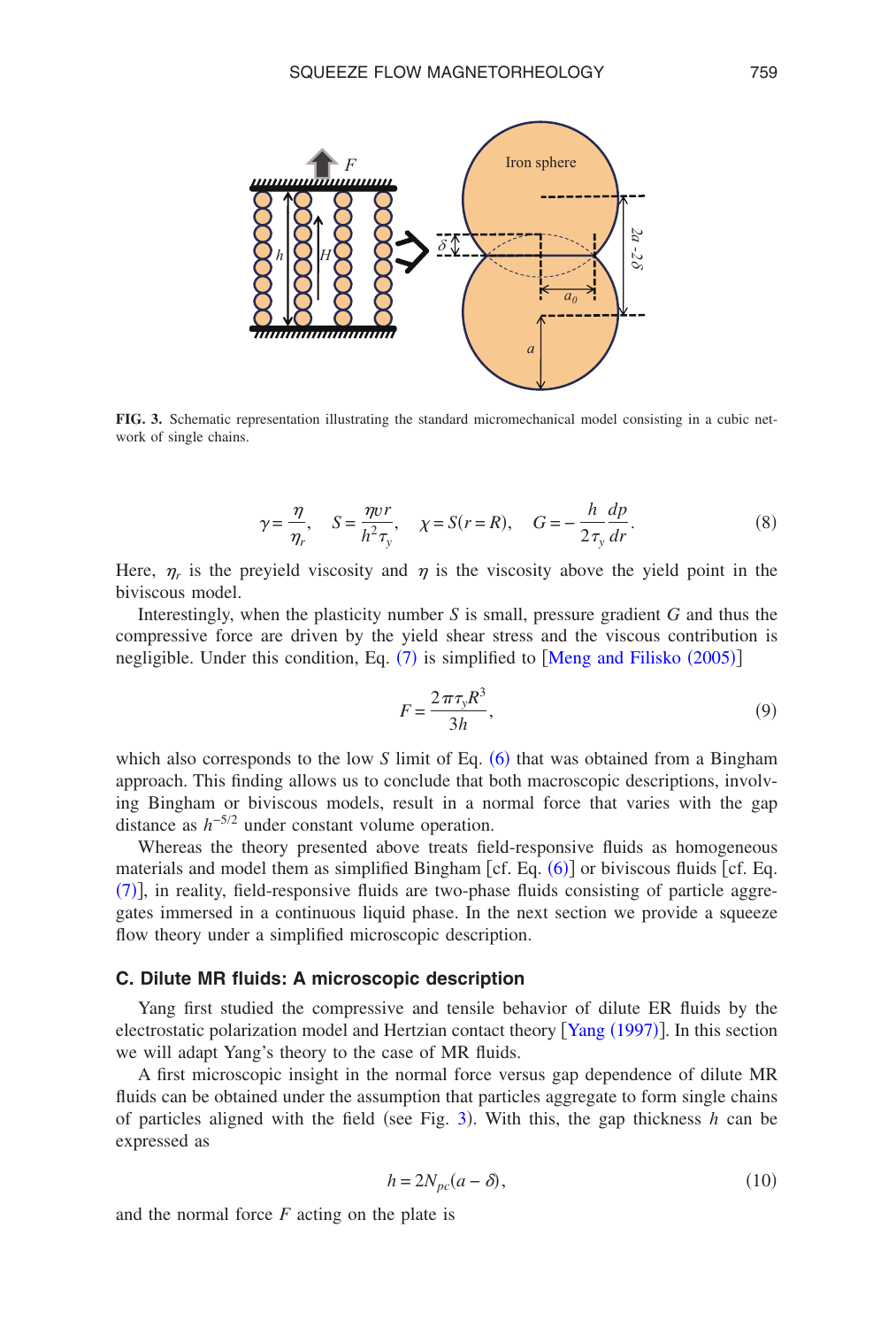$$
F = N_c f. \tag{11}
$$

Here,  $N_{pc}$  is the number of particles in a chain, *a* is the radius of the particle,  $\delta$  is the indentation depth,  $N_c$  is the number of chains, and  $f$  is the force between the particles. Assuming that the particles behave as purely elastic materials, Hertz contact theory states that the radius of the contact area between the particles,  $a_0$ , is given by

$$
a_0^3 = \frac{3a}{4} \frac{1 - \nu^2}{E} (f + f_m),
$$
\n(12)

<span id="page-7-0"></span>where  $\nu$  is the Poisson ratio, *E* is Young's modulus,  $f_m$  is the magnetostatic interaction force between the spheres, and the indentation depth is  $\delta = a_0^2 / a$ .

As a first approximation, we can assume dipolar magnetic interactions for aligned dipoles. Hence,

$$
f_m = f_0 \frac{a^6}{(a - \delta)^4} H^2,
$$
\n(13)

<span id="page-7-1"></span>where  $f_0 = (3/2)\pi\mu_0\mu_{cr}\beta^2$  and  $\beta = (\mu_{pr} - \mu_{cr})/(\mu_{pr} + 2\mu_{cr})$ . Here,  $\mu_0$  is the permeability of vacuum,  $\mu_{pr}$  is the relative permeability of the particles,  $\mu_{cr}$  is the relative permeability of the continuous phase,  $\beta$  is the magnetic contrast factor, and *H* is the magnetic field strength.

After some algebra, combining Eqs.  $(10)$  $(10)$  $(10)$ – $(13)$  $(13)$  $(13)$  we arrive at

$$
F = \frac{3}{2} \frac{\phi V f_0 H^2}{\pi h} \left[ \frac{4E}{3f_0 H^2 (1 - \nu^2)} \left( \frac{\delta}{a} \right)^{3/2} \left( 1 - \frac{\delta}{a} \right) - \left( 1 - \frac{\delta}{a} \right)^{-3} \right].
$$
 (14)

Interestingly, the force-gap dependence scales with a power of  $-1$ . This is a significantly weaker gap dis[tanc](#page-6-2)e dependence if compared to predictions obtained from macroscopic models [cf. Eq. (9)]. As observed, the sustainable load increases nonlinearly with decreasing separation of the surfaces and is a linear function of the elastic modulus of the particles.

## **IV. EXPERIMENT: SQUEEZE FLOW MAGNETORHEOMETRY**

### **A. Apparatus**

A MCR 501 (Anton Paar) magnetorheometer was employed to investigate the squeeze flow MR behavior. Nonmagnetic (titanium-based) parallel plates of diameter 20 [m](#page-4-0)m were used. A scheme of the experimental squeeze flow test is sketched in Fig. 2. In the compression tests the original commanded gap was set as  $h_0 = 300 \mu$ m, and then the upper plate moved slowly down toward the stationary bottom plate at a constant velocity *v*, while the normal force acting on the upper plate was monitored. The measuring range of the force sensor is  $\pm 50$  N, and its compliance is 0.59  $\mu$ m/N. The distortion of the force sensor under the pressures handled in this work was neglected. As a measure of the deformation, the compressive strain was defined here as  $\varepsilon = (h_0 - h)/h_0 = d/h_0$ . Typically, in our experiments the maximum compressive strain achieved was  $\varepsilon \sim 0.8$ , while the strain rate was around  $\dot{\epsilon}$  ~ 0.03–0.2 s<sup>-1</sup>.

An external magnetic circuit was used to generate u[niaxial dc magnetic fiel](#page-26-17)ds of the order of  $\sim$ 100 kA/m in the gap between the plates [Wollny *et al.* (2002)]. Due to geometrical constrictions, a central hole exists to pass the rheometer shaft through. As a consequen[ce, the magnetic field](#page-24-19) [is not absolutely u](#page-24-20)niform in the vertical and radial directions [Laeuger *et al.* (2005); Laun *et al.* (2008)]. This may result in some particle migration toward the rim of the plates where the magnetic field is stronger, especially at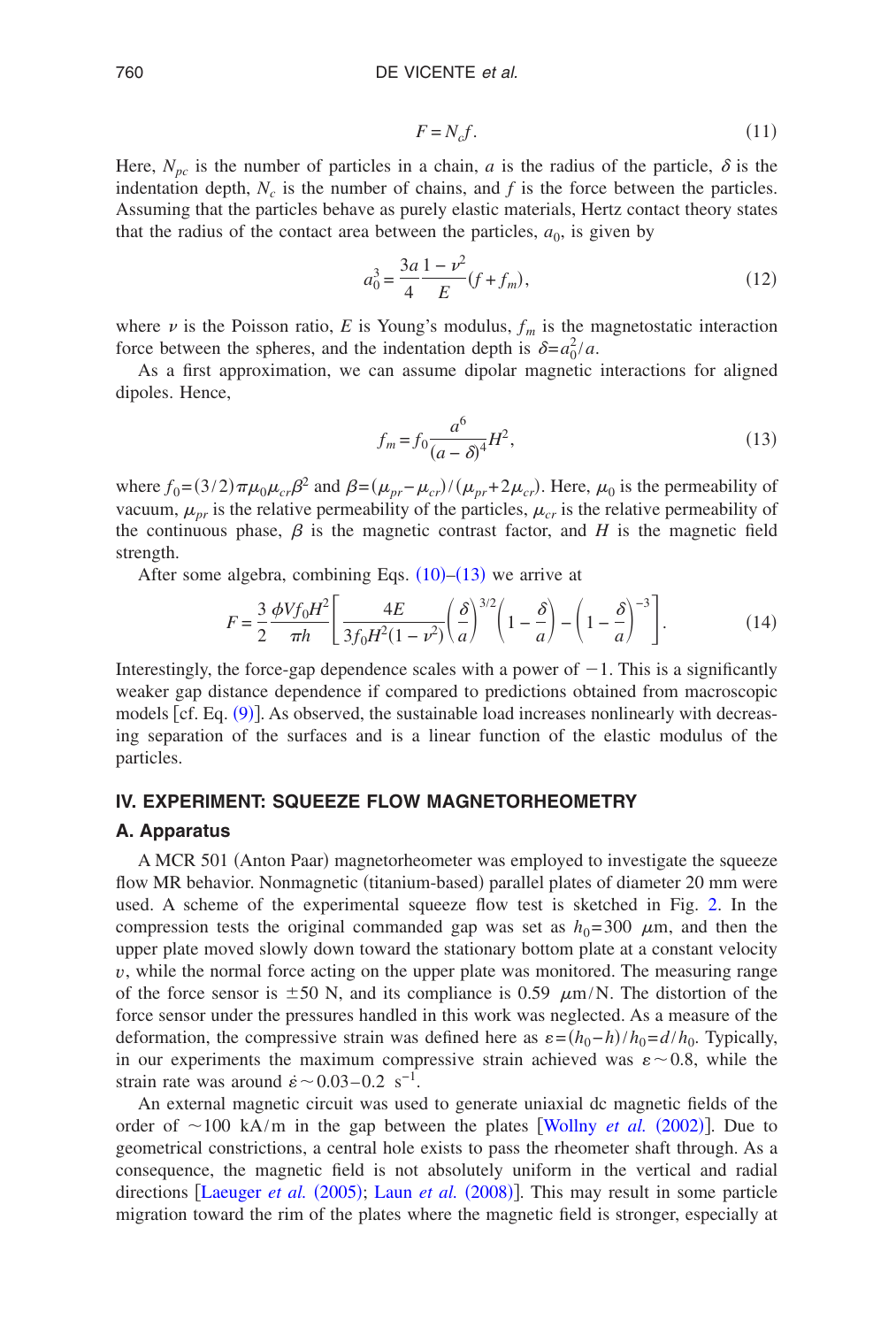[the larg](#page-24-6)est field strengths investigated [[Andablo-Reyes](#page-23-12) et al. (2011); [de](#page-24-6) [Vicente](#page-24-6) et al. (2009)]. This migration enhances local magn[etization at the rim,](#page-24-20) thus further increasing the magnitude of the flux density maximum [Laun *et al.* (2008)]. In order to achieve a reasonably uniform radial magnetic flux density profile, we studied the effect of sufficiently small magnetic field strengths  $(\leq 354 \text{ kA/m})$  on dilute MR fluids  $(5 \text{ vol } \%)$ . Under this situation, the density profiles are expecte[d to be rather uniform](#page-24-20) in the volume occupied by the sample as observed in Fig. 5 of Laun et al. (2008). Magnetic field

strengths reported in this paper refer to the maximum plateau value corresponding to radial ma[gnetic flux density pro](#page-24-19)files provided by the manufactures of the magnetocell [Fig. 3 of Laeuger et al. (2005)]. It should also be remarked that preliminary tests were carried out on nonmagnetic samples to confirm that the application of the magnetic field did not result in a measurable normal force. It should also be stressed that the magnetic field density in the MR fluid changes upon changing the gap since the magnetic resistance associated to the gap is modified. However, this fact has not been addressed in the present analysis. The plat[es were assumed to be perfectl](#page-23-13)y parallel even though a small misalignment is feasible [Andablo-Reyes et al. (2010)]. Nonetheless, our experiments did not reach strains larger than  $\varepsilon = 0.8$  which helped preventing a serious error caused by the nonparallelism of the plates. The gap error was accounted for by calibration using a semiempirical approach that involves running measuremen[ts on Newtonian fluids at dif](#page-23-14)ferent gap distances. In particular, following the method by Connelly and Greener (1985) a gap error of 17  $\mu$ m was estimated in our plate-plate geometry.

### **B. Materials preparation and experimental protocol**

Newtonian fluids used in this study were silicone oils having different viscosities (100 and 350 mPa s). These were obtained from Sigma-Aldrich and used without further purification. MR fluids were prepared by carefully mixing carbonyl iron powder (HQ, BASF; diameter of  $\sim 800$  nm) in silicone oil (20 mPa s, Sigma-Aldrich) to get suspensions having a volume fraction of 5 vol % (metallic iron density of 7.8  $g/cm<sup>3</sup>$ ). This concentration is small enough for the models to be applied  $[cf.$  Sec. III C and large enough to get a measurable normal force signal. HQ carbonyl iron particles were chosen for this study because they [are used in the for](#page-25-1)[mulation of the vast majori](#page-23-1)ty of MR fluids reported in the literature [Park *et al.* (2010); de Vicente *et al.* (2011) and references therein]. The preparation of suspensions consisted of the following steps: (i) magnetic powder and silicone oil were mixed in a polyethylene container; (ii) the mixture was stirred first by hand, and then in an ultrasonic bath; and (iii) step (ii) was repeated several times to ensure the required final homogeneity.

Basically, two possibilities exist when studying the squeeze behavior of a material: constant area and constant volume approaches. Here, the tests were carried out under constant volume conditions. This means that, *a priori*, the area of the plate in contact with the sample changes accordingly to the change in gap thickness. With this, the concentration of the particles that stay in between the plates is known throughout the experiment in contrast to what happens for ER fluids under conventional constant area experiments because of the so-called sealing effect. Another advantage of using constant volume tests is the fact that inertial effects are m[inimized contrari](#page-25-24)l[y to constant area experimen](#page-25-7)ts where corrections are usually needed [McIntyre (2008); McIntyre and Filisko (2010)].

Generally speaking, squeeze flow tests are typically run under constant normal force applied  $F$  or constant approaching velocity  $v$  (i.e., constant rate loading/compression). The experiments presented in this paper concern constant approaching speed investigations  $(1-10 \mu m/s)$  in a displacement control mode resulting in nonsteady tests with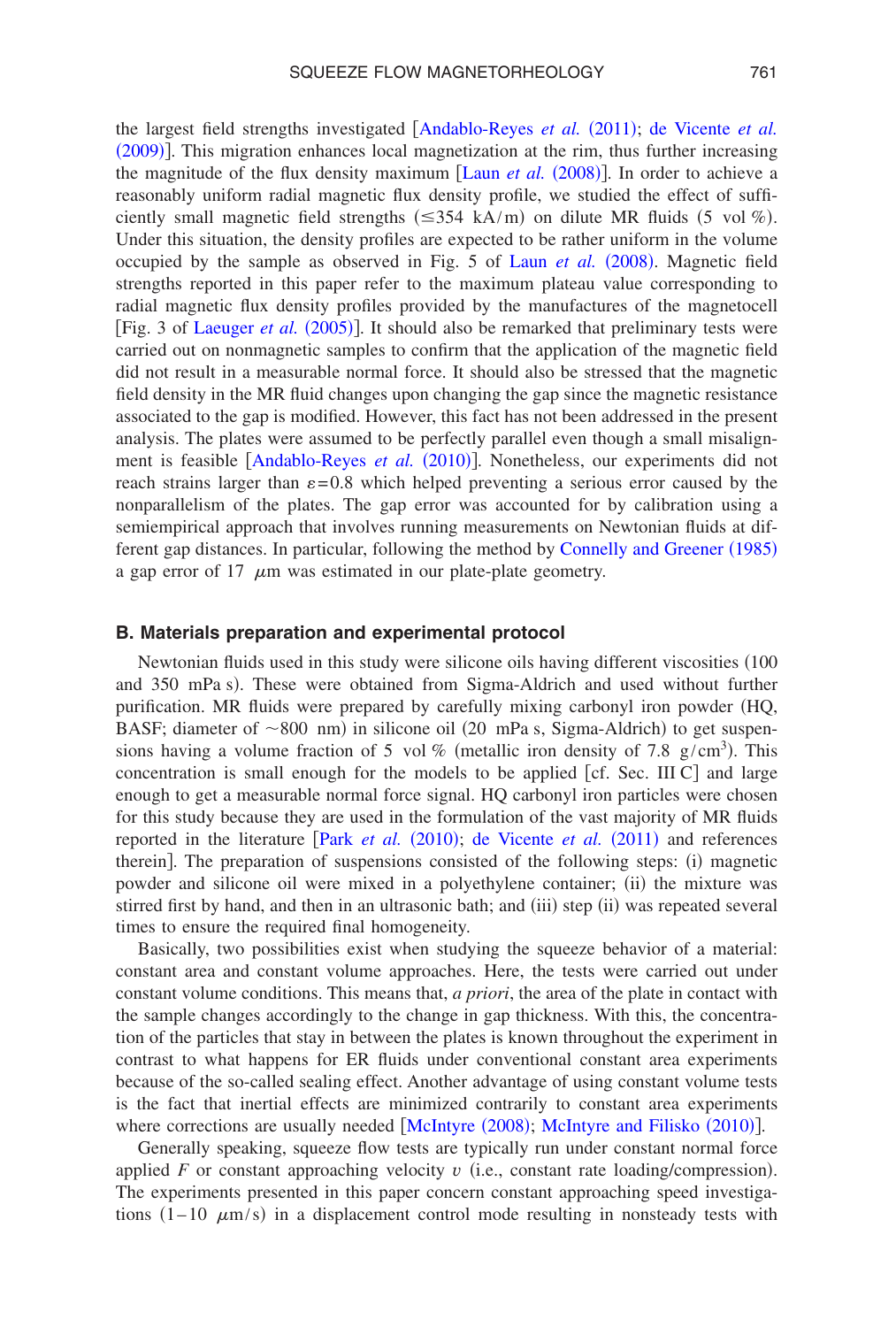[variable strain](#page-23-15) rate. In this case, the inertial terms contained in the force equation vanish [Bird (1987)]. Furthermore, the small approac[hing speeds used guarantee](#page-23-11) that results presented here corresponded to low *S* numbers [Covey and Stanmore (1981)] and to the so-called filtration regime of operation [[McIntyre](#page-25-7) [and](#page-25-7) [Filisko](#page-25-7) (2010)].

In a typical experiment a small amount of the MR fluid (initial radius  $r_0$  $= 3.8 \pm 0.3$  mm and volume  $V \sim 14$   $\mu$ ) was deposited on top of the lower plate using a microliter syringe (MV17990 Boeco, Germany). Once the sample had relaxed the normal force transducer was reset to zero. Next, a uniaxial dc magnetic field was suddenly applied across the plates with the sample subjected to no deformation. This period was long enough to allow the aggregates to form. After 60 s, the compression test was started at a constant approaching speed  $v$  still in the presence of the magnetic field. Results presented below are always averages over at least three separate runs with fresh new samples. All experiments were run at 25  $\degree$ C. It is worth to remark that the normal force did not experience any measurable variation when the magnetic field was applied in the quiescent state due to the small particle concentration in the MR fluid. Finally, the way how to increase the magnetic field, either suddenly or gradually, was also checked and was found not to be important in the compression test results.

## **V. PARTICLE-LEVEL SIMULATIONS**

Three-dimensional (3D) MR simulations were [carried out following a](#page-24-21) simplified [method developed](#page-24-22) [by Klingenberg and](#page-24-23) co-workers [Klingenberg et al. (1989); [Klingen](#page-24-22)berg *et al.* (1991); Heine *et al.* (2006)]. The MR fluid was modeled as a suspension of *N* buoyant inertialess particles in a Newtonian fluid of viscosity  $\eta_c$  and relative magnetic permeability  $\mu_{cr}$ . The particles were considered to be monodisperse with diameter 2*a* and relative magnetic permeability  $\mu_{pr}$ . When a magnetic field is applied the particles are magnetized due to their difference of permeability with respect to the continuum medium. Assuming pairwise additivity and taking the point dipole approximation, the magnetic force exerted on the particle *i* by the rest of the particles is

$$
\vec{F}_i^m = \sum_{j=1, j \neq i}^N F_0 \left( \frac{2a}{r_{ij}} \right)^4 \left[ (3 \cos^2 \theta_{ij} - 1)\hat{r} + \sin(2\theta_{ij}) \hat{\theta} \right],\tag{15a}
$$

$$
F_0 = \frac{3}{4} \pi \mu_0 \mu_{cr} \beta^2 a^2 H^2,
$$
\t(15b)

where  $F_0$  is the so-called magnetic field dependent constant;  $\hat{r}$  and  $\hat{\theta}$  are the unit vectors parallel and perpendicular to the line joining the pair of particles, respectively;  $r_{ij}$  is the distance between the centers of particles  $i$  and  $j$ ; and  $\theta_{ij}$  is the angle between the [vec](#page-10-0)tors joining the centers of particles  $i$  and  $j$  and the external magnetic field  $H$  (Fig. 4). In contrast to previous simulations on ER fluids, where the voltage is kept constant and the electric field strength increases upon decreasing the gap, here *H* is assumed to be uniform and constant while compressing the fluid. Multibody and multipolar interactions are neglected.

To prevent the particles from overlapping we introduced a short-range repulsive exponential interaction force: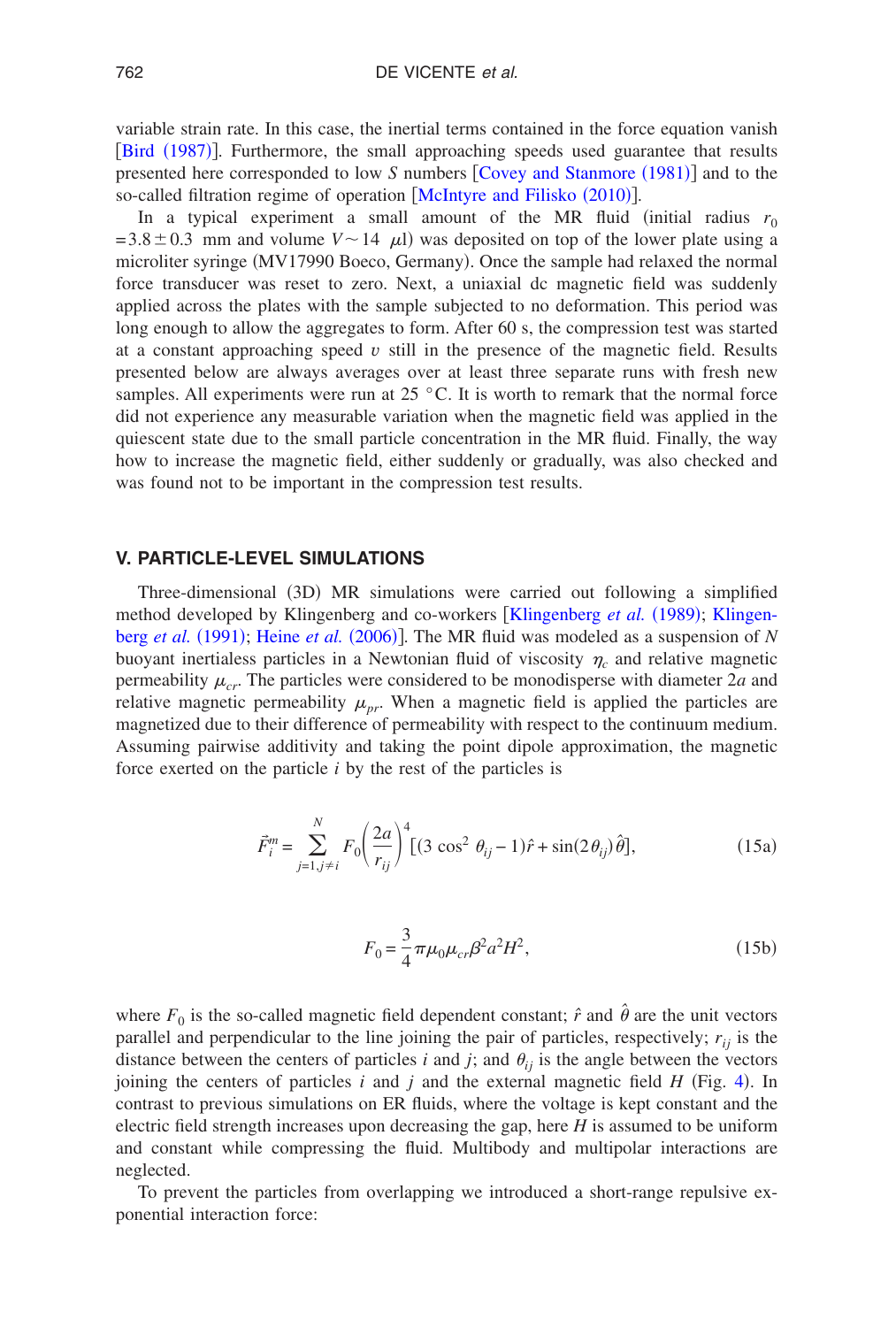<span id="page-10-0"></span>

**FIG. 4.** Schematic representation of the coordinate reference system used in particle-level simulations.

$$
\vec{F}_i^r = -\sum_{j=1, j\neq i}^N F_0 \exp\left[-100\left(\frac{r_{ij}}{2a} - 1\right)\right] \hat{r}.\tag{16}
$$

The particles were also subjected to a drag viscous force. In the free draining approximation the hydrodynamic force on particle *i* is given by

$$
\vec{F}_i^h = -6\pi \eta_c a \left( \frac{d\vec{r}_i}{dt} - \vec{u}_i^{\infty} \right),\tag{17}
$$

where  $\vec{u}_i^{\infty}$  stands for the laminar viscous fluid velocity at the center of particle *i*. For squeeze flow under no-slip b[oundary conditions](#page-24-11) in the limit of creeping flow  $(Re \rightarrow 0)$ , the velocity field is given by  $[Kim \text{ et } al. (1999)]$ 

$$
\vec{u}_i^{\infty} = \left(\frac{3r_i z_i v}{h^2}\right) \left(1 - \frac{z_i}{h}\right) \hat{r} - 3v \left(\frac{z_i}{h}\right)^2 \left(1 - \frac{2 z_i}{3 h}\right) \hat{z},\tag{18}
$$

where  $r_i$  and  $z_i$  are the cylindrical coordinates of particle *i*.

The particles were confined between two walls, represented by two rigid and parallel planes positioned at  $z=0$  and  $z=h$ . Again, to prevent particles from penetrating into the plates we employed a short-ranged repulsive potential:

$$
\vec{F}_i^w = F_0 \exp\left[-100\left(\frac{\xi_i^{l,u}}{2a} - \frac{1}{2}\right)\right] \hat{n},\tag{19}
$$

<span id="page-10-1"></span>where  $\hat{n}$  is the normal vector to the walls and  $\xi_i^l = z_i$  and  $\xi_i^u = h - z_i$  are the distances between the particle and the lower and upper walls, respectively. Particles at a distance of 1.1*a* from the plates are fixed to them.

The position of the lower plate  $z=0$  was fixed and the system was compressed by moving the upper plate at a constant approaching speed *v*. Thus, the position of the upper wall  $h(t)$  at the instant  $t_{i+1} = t_i + \Delta t$  was calculated as follows:

$$
h(t_{i+1}) = h(t_i) - v\Delta t.
$$
 (20)

From the force expressions reported above arise the natural length, force, and time scales:  $l_s = 2a$ ,  $F_s = F_0$ , and  $t_s = 12\pi\eta_c a^2 / F_0$ , respectively. Hence, for inertialess particles, neglecting Brownian forces, the equation of motion for particle *i* can be written as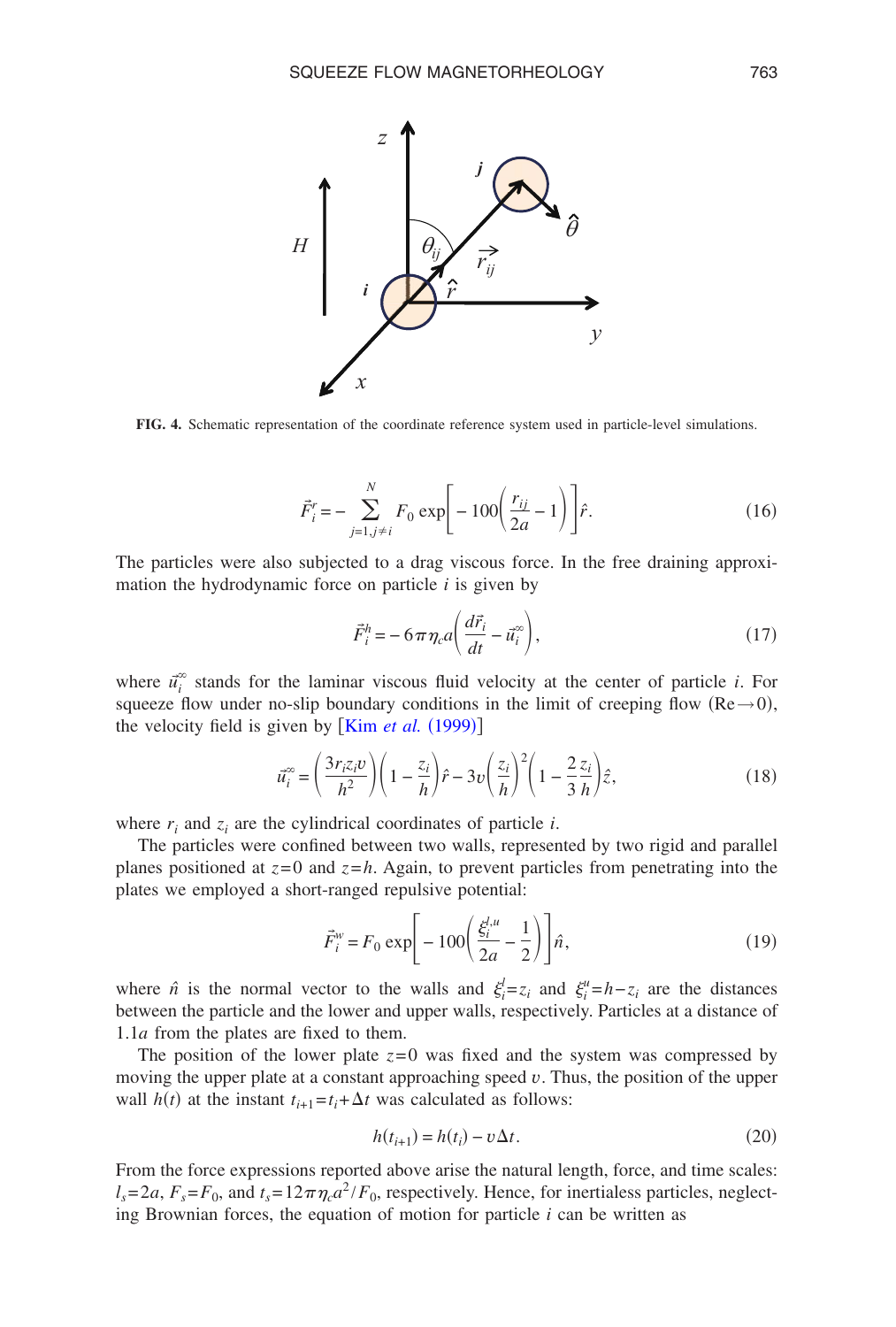$$
\frac{d\vec{r}_i^*}{dt^*} = \vec{F}_i^{m*} + \vec{F}_i^{r*} + \vec{F}_i^{w*} + \vec{u}_i^{z*},\tag{21}
$$

where dimensionless variables are denoted with an asterisk.

The equations of motion were integrated numerically using an explicit Euler method with a dimensionless time step  $\Delta t^* = 5 \times 10^{-4}$ . Using a smaller time step had a negligible effect. On one hand, interparticle exponential repulsive interactions were evaluated for sphere separations less than a cutoff radius 4*a*. On the other hand, wall-particle repulsive interactions were evaluated only for a perpendicular distance from wall to particle center smaller than 3*a*. A further increase of the previously mentioned distances had no significant influence on the results. Periodic boundary conditions were not applied.

Experiments reported in this paper concern filtration-dominated regimes (low compression rates and low viscosity of the continuous phase). In this situation, most of the particles are kept between the plates, the structure is basically preserved, and only the dispersing phase is squeezed out as the plasticity number is small. As a consequence, as a first approximation, only magnetic forces are accounted for in the calculation of the normal forces. Hence, the normal force  $F^*$  acting on the upper plate was calculated from the normalized total magnetic energy *U* ,

$$
U^* = \sum_{i=1}^N \sum_{j=1, j \neq 1}^N \left(\frac{1}{r_{ij}^*}\right)^3 (1 - 3 \cos^2 \theta_{ij}),
$$
 (22)

<span id="page-11-0"></span>according to

$$
F^* = -\frac{dU^*}{dh^*}.\tag{23}
$$

It is worth to remark here that other approaches exist in the literature for the stress [transfe](#page-25-14)r determination between the system and bounding plates [[Lukkarinen](#page-25-14) [and](#page-25-14) [Kaski](#page-25-14)  $(1996)$ ].

When compressing any field-responsive colloid it is important to distinguish between the normal force contributions coming from the number of percolating field-induced clusters, *Nc*, and their internal structure. Basically, it is not only the number of percolating structures that contributes to the normal force, but also their thickness and strength. For this purpose we define a new parameter  $\Pi_i$ , for every percolating aggregate *i* in the system, as follows:

$$
\Pi_i = \frac{N_{pi} h_0}{h},\tag{24}
$$

where  $N_{pi}$  is the number of particles contained in the percolating cluster *i*,  $h_0$  is the initial separation between the plates, and *h* is the plate separation at time *t*. For every gap an averaged value can be calculated using the following expression:

$$
\Pi = \frac{\sum_{i=1}^{N_c} \Pi_i}{N_c} = \frac{\sum_{i=1}^{N_c} \frac{N_{pi} h_0}{h}}{N_c}.
$$
\n(25)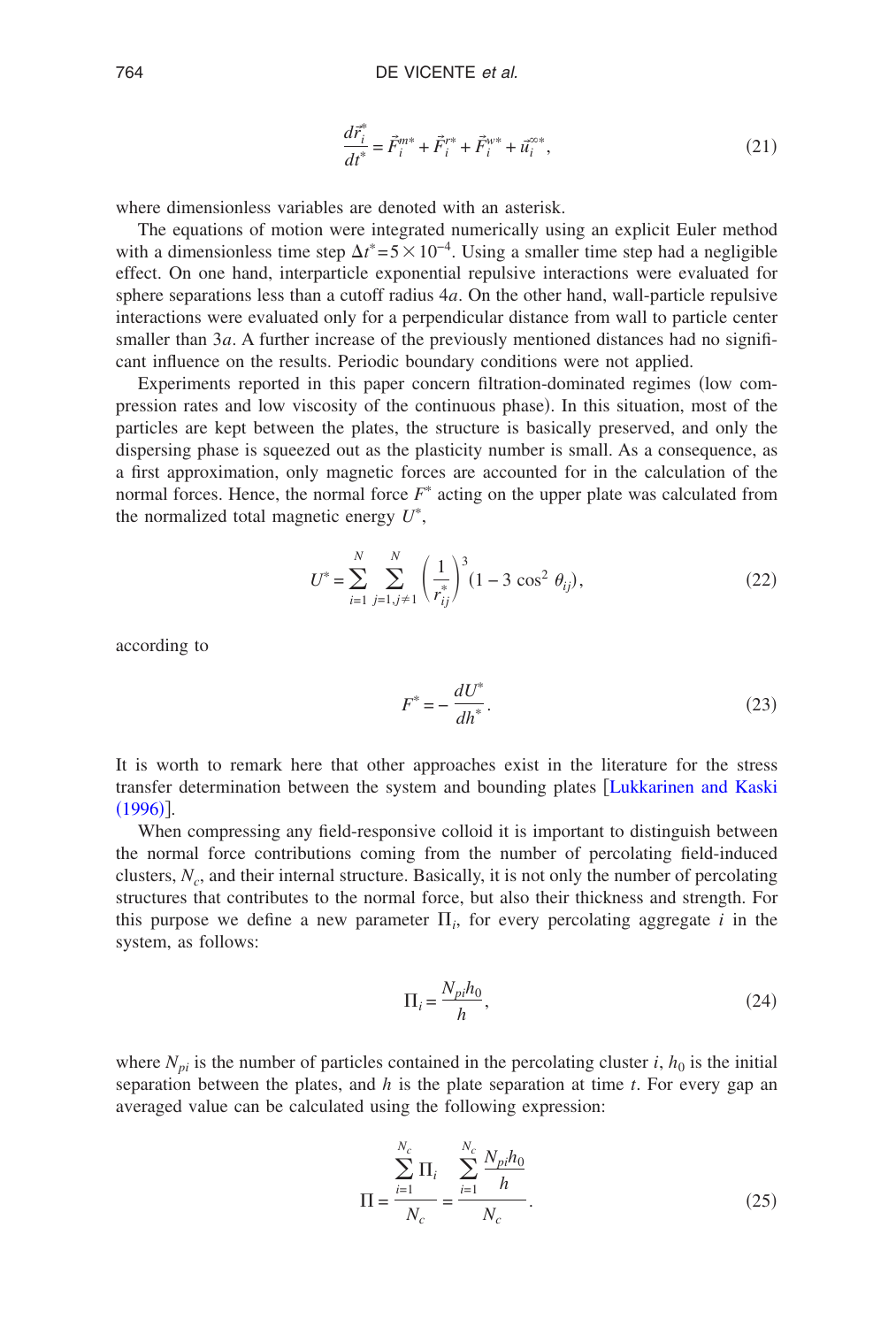<span id="page-12-0"></span>

**FIG. 5.** Normal force *F* versus gap distance *h* at various approaching speeds for two Newtonian silicone oils.

## **VI. RESULTS AND DISCUSSION**

### **A. Squeeze flow of Newtonian fluids**

Figure [5](#page-12-0) shows the normal compressive force *F* versus gap distance *h* for Newtonian silicone oils (100 and 350 mPa s) by moving the upper plate at a constant speed in the range  $v = 10-50$   $\mu$ m/s, while the lower plate remained stationary. Experiments correspond to constant volume tests to make it possible a straightforward comparative study with MR fluids. As expected from the lubrication theory, in all cases investigated, the relationship between the force and gap follows a power law behavior. At very large gap separations (early stages of the compression experiment) data are not reliable because of the transient regime where some inertia may artifact the data.

The approaching speed does not seem to have any clear effect in changing the slope; an average slope is obtained that is around  $-3.2$  well in the range  $[-5,-2]$ , corresponding to the behavior of Newtonian fluids under constant volume approach and in agreement with the literature predictions (see Sec. III A). It seems that the only effect of changing the approaching speed is shifting the curves in the vertical direction. As anticipated, the larger the viscosity, the larger the normal forces obtained.

Constant volume squeeze flow (no-slip and perfect slip) theories for Newtonian fluids suggest that experiments for different viscosity fluids and a[pproaching spe](#page-25-22)eds can be [collapsed in a m](#page-24-17)[aster curve if plotting the ratio](#page-23-10)  $F/\eta v$  versus *h* [Stefan (1874), [Dienes](#page-24-17) [and](#page-24-17) Klemm (1946); [Ca](#page-13-0)mpanella and Peleg (1987); [Raphaelides](#page-25-23) [and](#page-25-23) [Gioldasi](#page-25-23) (2004)]. As observed in Fig. 6, a good collapse is obtained especially at narrow gaps where the lubrication approximation holds. No-slip Stefan equation does qualitatively explain the trend observed. However, the smaller than  $-5$  slope observed may be ascribed to the presence of some partial slip. As is generally found, Stefan's equation with no-slip gives an exponent that is too high, and perfect slip gives an exponent that is too low.

The relationship between force and gap distance is essential in all squeeze flow deformations. Nevertheless, it is generally more convenient to use related magnitudes such as the compressive strain, defined here as the ratio of the moving distance of the upper plate to the initial distance between the plates  $\varepsilon = d/h_0$ , to make a straightforward comparative study with the rheological behavior under different standard flow conditions such as direct-shear and pressure-driven flows. We will use this description in the next section which is devoted to MR fluids.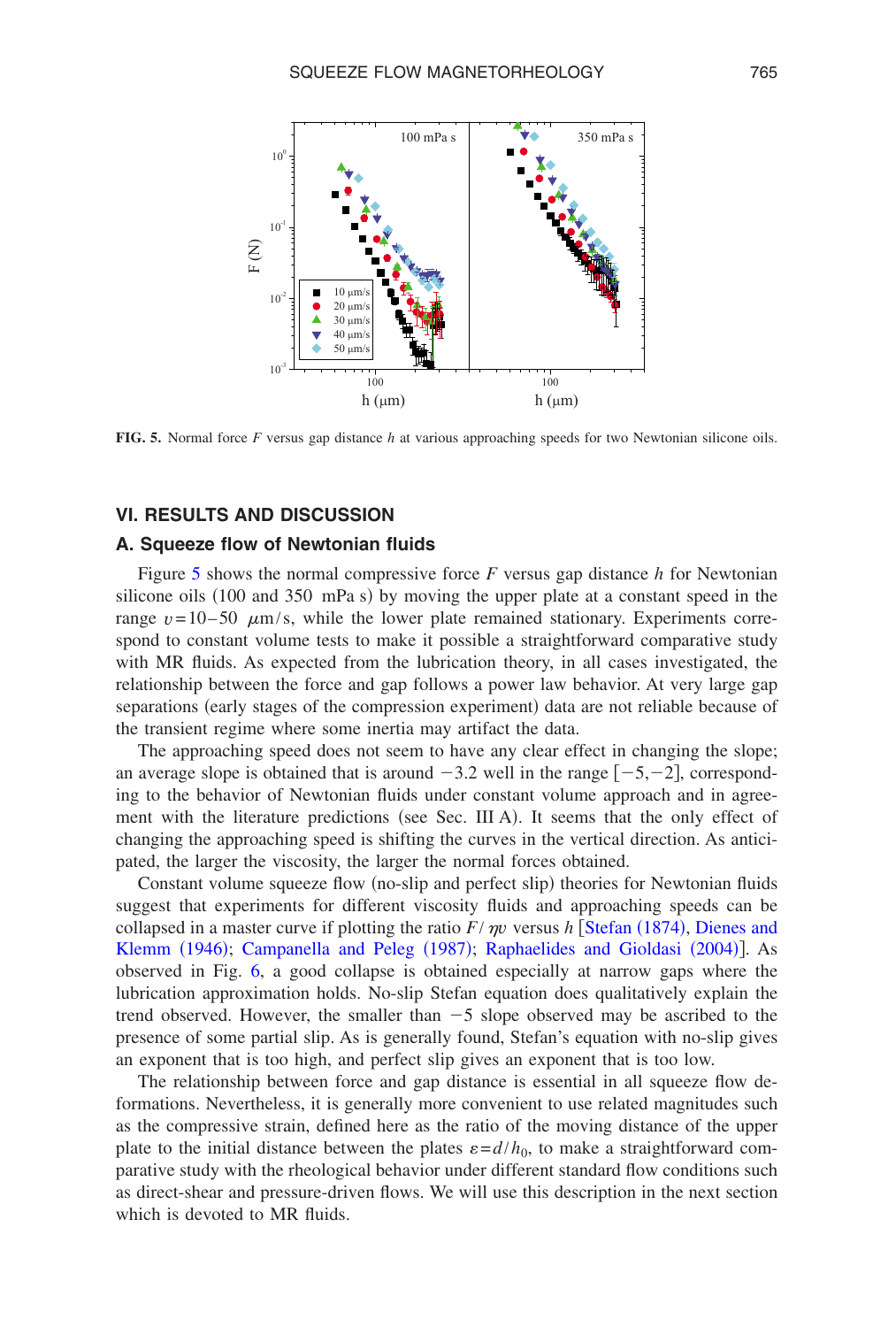<span id="page-13-0"></span>

**FIG. 6.** Compressive force F from Fig. [5](#page-12-0) divided by the viscosity  $\eta$  and approaching speed v as a function of gap distance *h*. Lines correspond to Stefan's model predictions under no-slip and perfect slip conditions. The experimental error is contained within the symbol size.

## **B. Squeeze flow of MR fluids**

### *1. Unidirectional monotonic compression tests*

Experiments were carried out for a wide range of magnetic field strengths up to 354 kA/m. Magnetic fields investigated were high enough to discard the normal force con[tri](#page-13-0)bution coming from the pure oil which is expected to be of only  $\sim 10^{-3}$  N (cf. Fig. 6). Negligible differences were observed for the two approachi[ng speeds investigated](#page-25-21) (1 and 10  $\mu$ m/s) in agreement with experimental data [repo](#page-5-2)rted by Mazlan *et al.* (2008). This is possibly due to the small plasticity number  $[Eq. (5)]$ , thus allowing the particles to find a [minimum energy](#page-25-14) configuration in a well organized field-induced structure [Lukkarinen](#page-25-14) and Kaski (1996)]. It is worth to point out that no-slip at the surfaces was checked by using plates previously coated with a thin layer of carbonyl iron powder. Experiments that were carried out using these plates were coincident with those obtained using conventional noncoated titanium pla[tes](#page-14-0).

For the sake of brevity, in Fig. 7 we only illustrate results for an approaching speed of 10  $\mu$ m/s. Here, we show the influence of the dc magnetic field strength on the normal force-compressive strain curves for a 5 vol % MR fluid. As observed, the force increases as we increase the magnetic field applied. This is anticipated to be a consequence of the MR effect. It is well known that under slow compressive stra[ins](#page-14-0) ( $\varepsilon \le 0.05$ ) MR fluids withstand the load without "breaking" (data not shown in Fig. 7 because of the limited strain resolution. Upon increasing the strain the squeeze flow behavior is expected to largely depend on [the repeated formation/breakd](#page-25-15)own process of microscopic and macroscopic structures [Lukkarinen and Kaski (1998)]. Hence, structure breakdown occurs for  $\varepsilon$  ~ 0.05, and the subsequent steadily increasing force suggests that the metastable fieldinduced structure partially recovers from compression. It has been documented in the literature that for very rapidly compressed systems, the force decreases just after breakdown of the structure, suggesting that in this case the particles do not have time to recover. A rough estimation of the so-called plastic modulus increase under compression can be obt[ained by the ratio](#page-25-9) of the compressive stress and the associated true strain  $\varepsilon_t$  $=$ ln( $h/h_0$ ) [Monkman (1995)]. Taking *H*=354 kA/m and  $v=10 \mu$ m/s we estimated a change of approximately one order of magnitude from 2 to 62 kPa. Curves presented in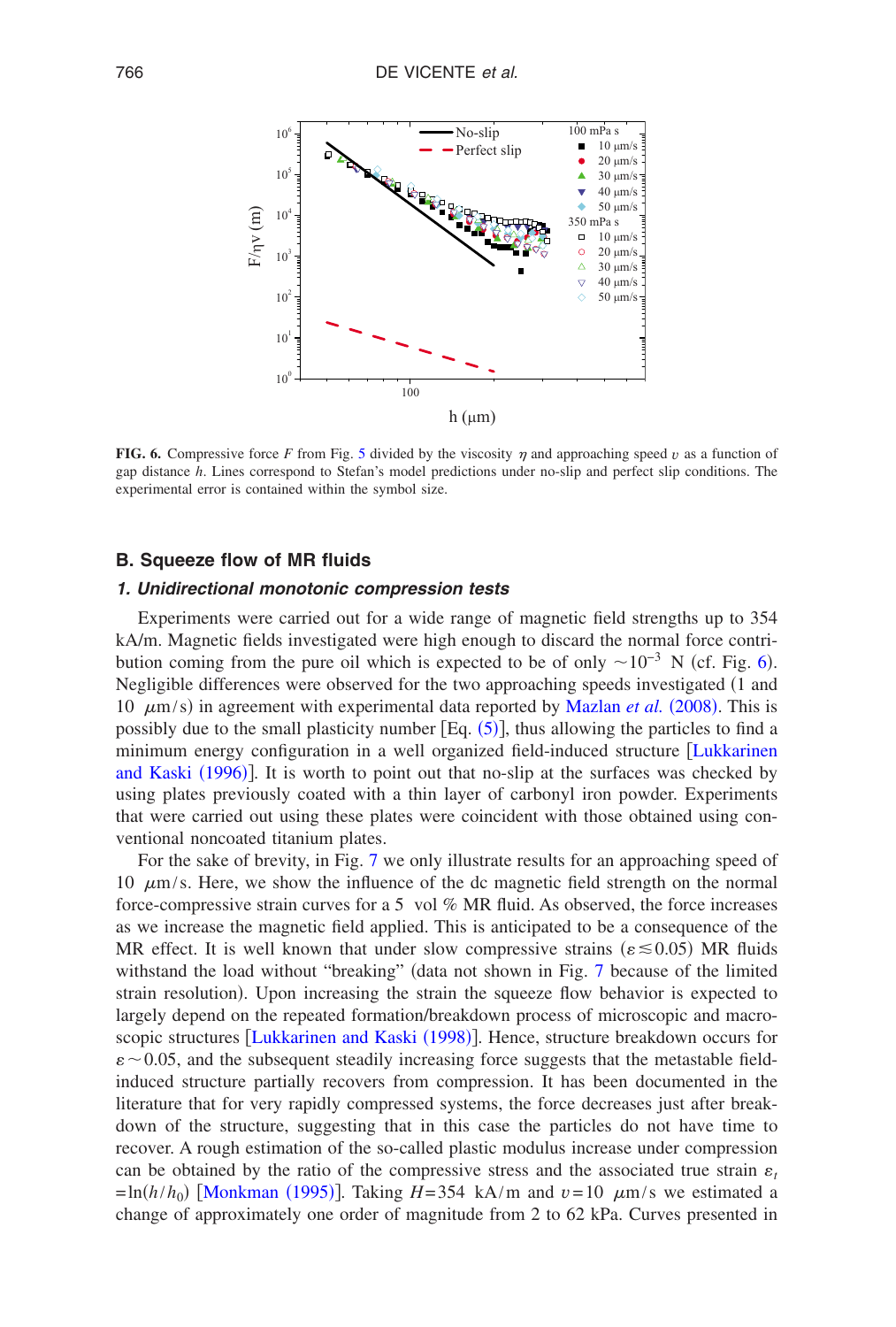<span id="page-14-0"></span>

**FIG. 7.** Typical normal force F versus compressive strain  $\varepsilon$  curves of MR fluids at different magnetic field strengths *H* (5 vol % MR fluid,  $v = 10 \mu m/s$ ).

Fig. [7](#page-14-0) [are very similar](#page-26-9) to stress-strain curves for ER fluids under constant area tests by Vieira et al. (2001). Moreover, our exp[erimental results are in qualitati](#page-25-14)ve agreement with slow rate dyn[am](#page-4-0)ics simulations by Lukkarinen and Kaski (1996) in the range  $\varepsilon$ =0-0.25 (see Fig. 2 in their letter).

### *2. Low-strain normal force plateau*

<span id="page-14-1"></span>According to Bingham and biviscous macroscopic models [cf. Eq.  $(9)$ ], the normal force is expected to vary as  $F = A/(1 - \varepsilon)^{5/2}$ . Here, *A* represents the low-strain normal force and is a[sso](#page-14-0)ciated to the yield compressive stress (see below). Experimental data shown in Fig. 7 were fitted to this equation, and fitting parameters  $A_{Exp}$  are reported in Table [I.](#page-14-1) To make possible a straightforward comparative study with macroscopic theoretical predictions, steady shear flow experiments were also carried out for a gap distance of  $h_0$ =300  $\mu$ m with 5 vol % MR fluids (results not shown here for brevity). Static yield shear stresses  $\tau_{vs}$  were determined from extrapolation in shear stress versus shear-rate

**TABLE I.** Fitting pa[ram](#page-14-0)eter  $A_{Exp}$  for normal force-compressive strain curves reported in Fig. 7 according to  $F = A/(1 - \varepsilon)^{5/2}$  $F = A/(1 - \varepsilon)^{5/2}$  $F = A/(1 - \varepsilon)^{5/2}$ .  $A_{Macco}$  corresponds to macroscopic model predictions  $[Eq. (9)]$  using the static yield shear stress as an input. In these calculations we assumed  $r_0$ = 3.8 mm as visually determin[ed.](#page-7-1)  $\delta/a$  corresponds to the indentation depth calculated by fitting Eq.  $(14)$  to the experimental  $A_{Exp}$  values. In these calculations we have taken  $\nu = 0.29$  and  $E = 211 \times 10^9$  Pa which correspond to typical values for pure iron.

| Н<br>(kA/m) | $A_{Exp}$<br>(N)    | $A_{\text{Maccro}}$<br>(N) | $\delta/a \ (\times 10^{-4})$<br>$(-)$ |
|-------------|---------------------|----------------------------|----------------------------------------|
| 88          | $0.0156 \pm 0.0018$ | 0.025                      | 1.208                                  |
| 133         | $0.0406 \pm 0.0012$ | 0.059                      | 1.611                                  |
| 177         | $0.084 \pm 0.003$   | 0.103                      | 1.945                                  |
| 221         | $0.099 \pm 0.005$   | 0.153                      | 2.175                                  |
| 265         | $0.163 \pm 0.010$   | 0.227                      | 2.424                                  |
| 354         | $0.192 \pm 0.012$   | 0.311                      | 2.700                                  |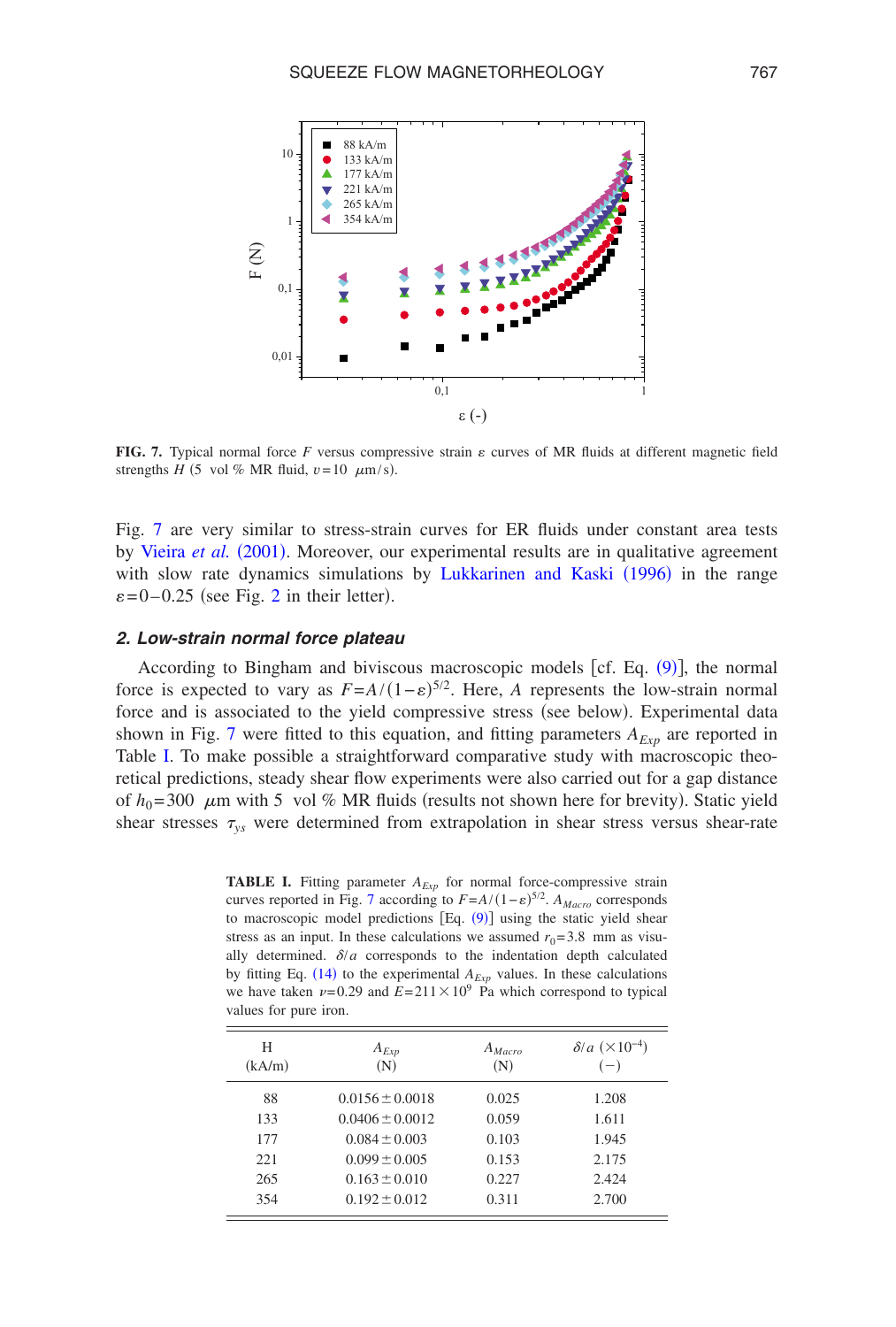<span id="page-15-0"></span>

|                                   |  |  |  |  | <b>TABLE II.</b> Suspension relative magnetic permeability $\mu_{cr}$ and magnetic |  |
|-----------------------------------|--|--|--|--|------------------------------------------------------------------------------------|--|
|                                   |  |  |  |  | contrast factor $\beta$ calculated using Maxwell–Garnett and Fröhlich–             |  |
| Kennelly equations (Jiles, 1991). |  |  |  |  |                                                                                    |  |
|                                   |  |  |  |  |                                                                                    |  |

| Н<br>(kA/m) | $\mu_{sr}$<br>$(-)$ | β<br>$(-)$ |
|-------------|---------------------|------------|
| 88          | 1.125               | 0.802      |
| 133         | 1.117               | 0.751      |
| 177         | 1.110               | 0.706      |
| 221         | 1.103               | 0.665      |
| 265         | 1.098               | 0.630      |
| 354         | 1.088               | 0.568      |

ramp-up curves following the standard procedure [[de](#page-24-1) [Vicente](#page-24-1) et al. (2010)]. With this, a theoretical prediction for the constant *A* is [obt](#page-6-2)ained under a macroscopic description along with  $A_{Macro} = (2\pi\tau_{ys}r_0^3)/(3h_0)$  $A_{Macro} = (2\pi\tau_{ys}r_0^3)/(3h_0)$  $A_{Macro} = (2\pi\tau_{ys}r_0^3)/(3h_0)$  [cf. Eq. (9)]. Results are also included in the third column of Table I. Macroscopic theories slightly overestimate experimental results. However, the agreement is quite good bearing in mind that there are no free parameters. The discrepancy with experimental data may be explained because of the strong cubic dependence with the sample radius and the pipette error when depositing the drop on the rheometer plate.

The microscopic model described in Sec. III C qualitatively captures the low-strain normal force plateau as well. A quantitative theoretical estimation can also be obtained as follows. Since the particle volume fraction investigated here was significantly low, as a first approximation the internal magnetic field could be assumed to be simply the applied external magnetic field. As a consequence, the relative suspension permeability  $\mu_{sr}$  and the contrast factor  $\beta$  can be [calculated](#page-24-24) straightforwardly from Maxwell–Garnett and Fröhlich–Kennelly equations [Jiles (1991)] for the magnetization-magnetic field strength dependence for the particles where the relative initi[al permeability of the soli](#page-24-1)d phase is 40 and their saturation magnetization is 1550 kA/m [de Vicente et al. (2010)]. Results for  $\mu_{\rm yr}$  and  $\beta$  for a range of magnetic fields investigated are shown in Table [II.](#page-15-0) With these, the microscopic model prediction can be fitted to the experimental  $A_{Exp}$  parameter resulting in a field dependen[t](#page-14-1) indentation depth  $\delta/a$ . The indentation depth is tabulated in the fourth column in Table I and increases when increasing the magnetic field. Some work is currently done in this direction to check whether these indentation values can be experimentally ascertained.

One of the most relevant rheological properties of a MR fluid is the yield stress that must be overcome to initiate gross material deformation or flow. The yield stress is associated to the minimum stress value required for the onset of flow and is known to be strongly dependent on the mode of operation. Under compression, the so-called yield compressive stress can be determined from the low-strain normal force plateau. The low-strain normal force plateau *A* is expected to mimic the strength of the initial fieldinduced structure. In fact, it increases with the magnetic field strength following a power law function with exponent  $1.89 \pm 0.25$ , i[n good agreement wi](#page-23-0)th an exponent of 2 predicted by dipolar magnetostatic models [Bossis et al. (2002)]. The yield compressive stress can be estimated by the ratio between the low-strain normal force plateau and the wetted plate surface area. A c[om](#page-16-0)parative study on the yielding properties under shear and compression is shown in Fig. 8. Here, we show both the dynamic and static yield shear stresses as well as the yield compressive stress for MR fluids having 5 vol % concen-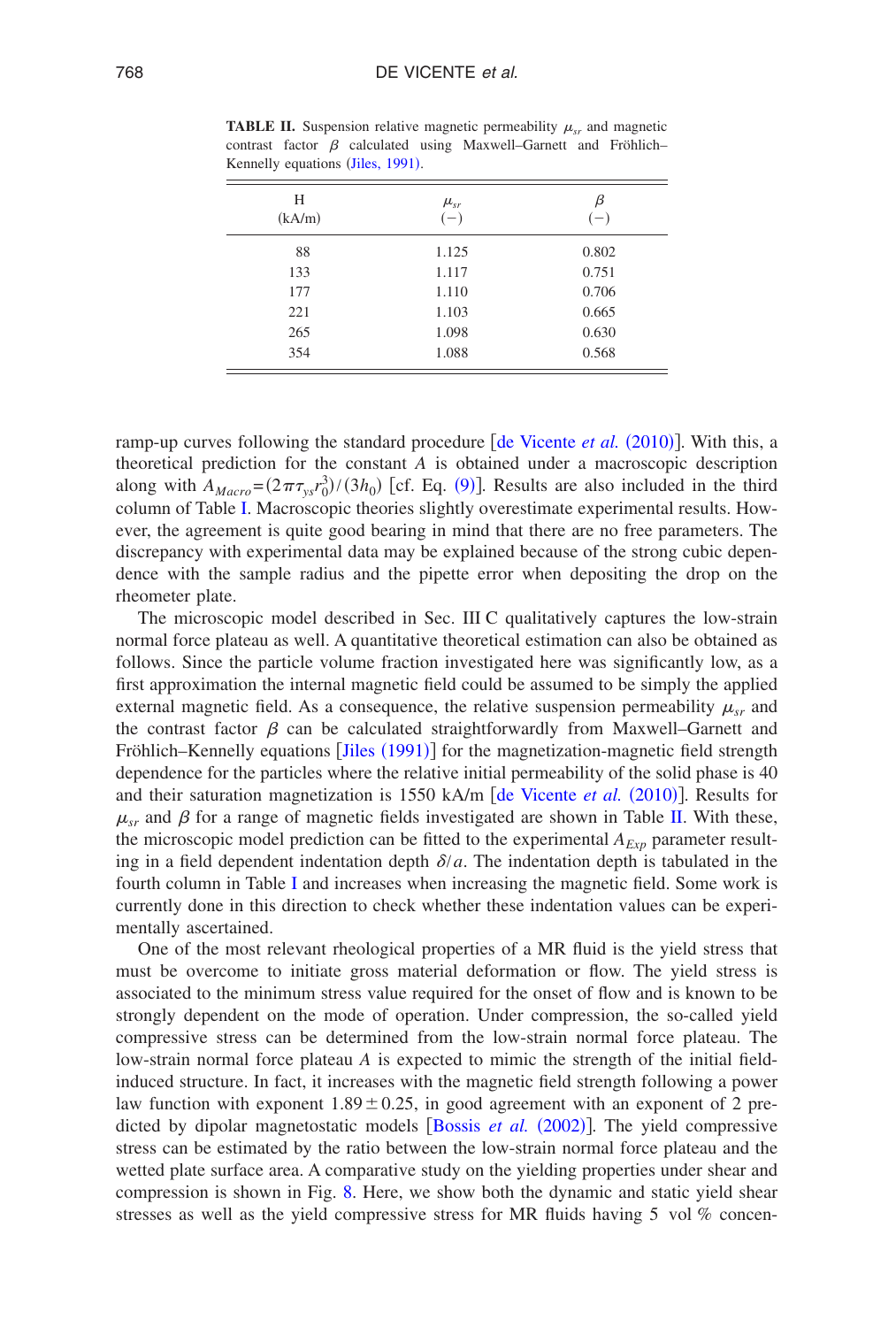<span id="page-16-0"></span>

**FIG. 8.** Comparison between yield compressive stresses and yield shear stresses for 5 vol % MR fluids. For the calculation of the compressive stress we have assumed an initial radius of  $r_0 = 3.8$  mm. For completeness we also show results for dynamic yield shear stre[sses obtained by ex](#page-23-0)trapolation in lin-lin representations of shear stress versus shear rate at large deformations (Bossis et al., 2002).

tration. It is observed that the yield compressive stress is significantly larger than the yield shear stresses, in good agreement with other experiments reported in the literature (see Sec. II). Even though dynamic yield stress is observed to be larger than the static yield st[ress in Fig.](#page-24-25) [8,](#page-16-0) some ER systems have been reported in the past to exhibit opposite trends [Kim *et al.* (2007)].

To sum up, Bingham, biviscous, and micromechanical models do satisfactorily explain the existence of a yielding low-strain normal force plateau under constant volume compression. In the case of macroscopic models, a reasonably good agreement exists when comparing theoretical and experimental results. The next question to answer is whether these models suffice to explain the flow behavior at larger compressive strains.

### *3. Compressive flow behavior*

Interestingly, experimental results presented in Fig. [7](#page-14-0) ca[n](#page-17-0) be reasonably coll[aps](#page-17-0)ed when dividing by the low-strain normal force as sho[wn i](#page-6-2)n Fig. 9. As included [in Fig](#page-7-1). 9 we show theoretical predictions from macroscopic  $[Eq. (9)]$  and microscopic  $[Eq. (14)]$  models. As observed, the microscopic theoretical curve (dashed line) stays below the experimental data. As expected, this model does not conveniently capture the force-strain dependence at intermediate and large strain values as it simply assumes that only single chains of particles exist under flow behavior. On the contrary, a much better agreement is observed for the macroscopic prediction (solid line). In this case, the slightly faster than theoretically expecte[d inc](#page-6-2)rease of the normal force can be qualitatively explained under the framework of Eq. (9) in terms of a yield shear stress that exponentially increases with the compressive strain ([dotted line](#page-26-10)). We will go back to this point in Sec. VI B 4.

Similarly to Tian *et al.* (2002a), the intermediate strain region  $(0.2 < \varepsilon < 0.5)$  is also satisfact[orily](#page-17-1) captured by an exponential function  $F = \alpha_1 e^{\alpha_2 \varepsilon}$  (fitting parameters contained in Table III). On one hand,  $\alpha_1$  values were found to increase with the magnetic field strength. On the other hand,  $\alpha_2$  [values we](#page-26-10)re approximately constant and very close to experiments reported by Tian et al. (2002a) for ER fluids under constant area and variable electric field strength (constant voltage). The physical meaning of this exponential relationship is not clear yet by simply observing normal force changes during compression.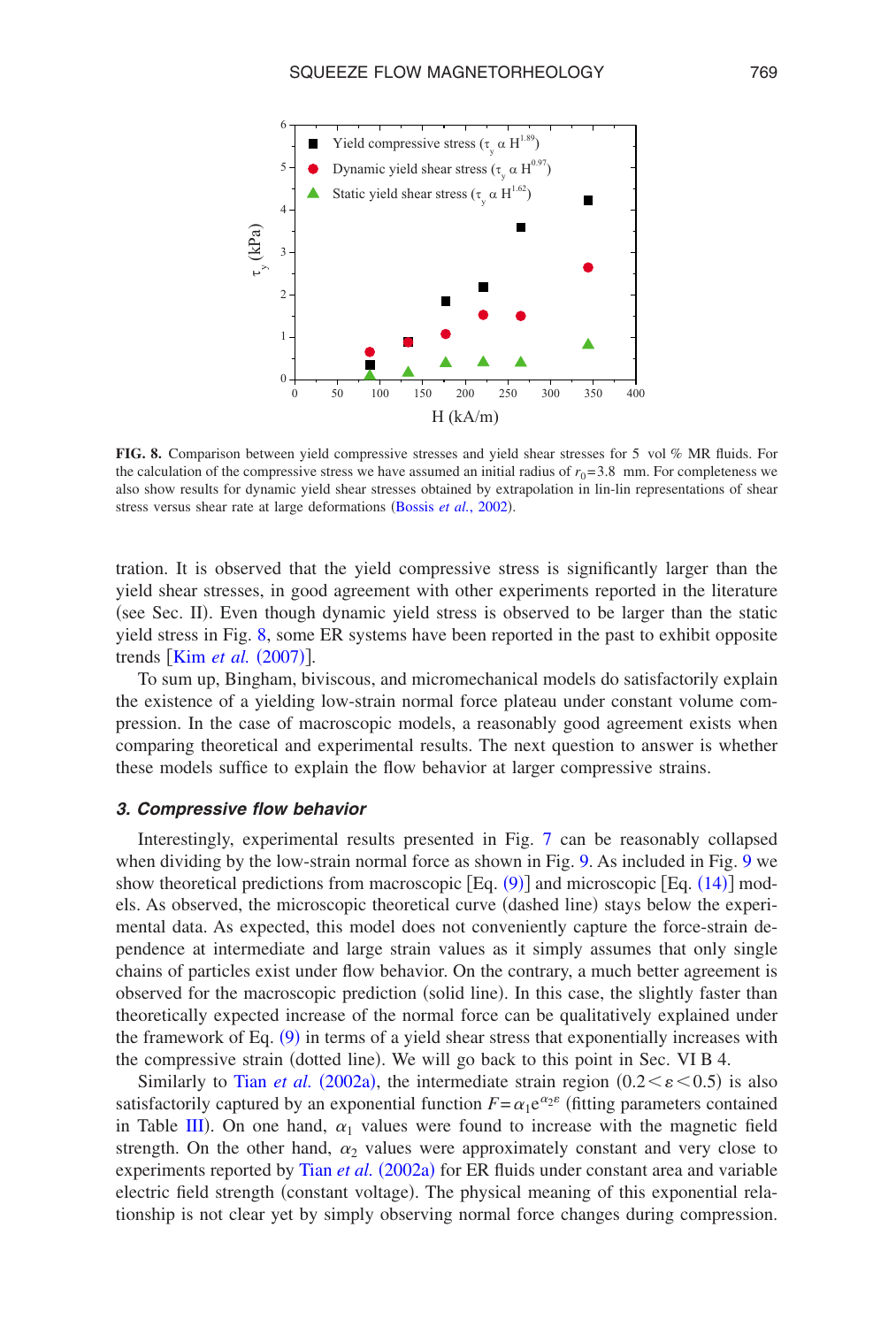<span id="page-17-0"></span>

**FIG. 9.** Dimensionless normal fo[rce](#page-7-1) *F* as a function of compressive strain  $\varepsilon$  for different mag[netic](#page-6-2) fields. Blue dashed line corresponds to Eq.  $(14)$ ;  $F/A = 1/(1 - \varepsilon)$ . Black solid line corresponds to Eq.  $(9)$ ;  $F/A = 1/(1 - \varepsilon)$  $-e^{5/2}$ . Red dotted line corresponds to the expression  $F/A = e^{1.5\varepsilon}/(1-\varepsilon)^{5/2}$ . Red stars represent particle-level simulation results.

As reported above, when using a low viscosity continuous medium with a low squeezing speed the viscous contribution to the normal force is expected to be minimal. As the plates compress the structures, the col[umns become shor](#page-25-24)ter and thicker as some particles break away and reform the structure [McIntyre (2008)]. These reformed structures are actuall[y stronger than the](#page-26-5) original and hence is expected a squeeze-driven strengthening effect [Tang et al. (2000)], eventually resulting in a yield shear stress that increases with the compressive strain. In order to get a better understanding of the structural evolution under compression we now perform combined flow tests.

### *4. Squeeze combined with torsional small-amplitude oscillatory flow*

<span id="page-17-1"></span>To further investigate the structural changes during squeeze, we carried out compression tests by superposition of a SAOS flow where the upper plate was made to undergo rotary oscillations about a mean position  $(5 \times 10^{-6} \text{ rad})$  at a given frequency  $(f)$  $= 10$  Hz) in the viscoelastic linear region. This kind of test would allow us to monitor viscoelasticity changes at the same time the sample is being compressed. It is worth to

**TABLE III.** Fitting parameters  $\alpha_t$  and  $\alpha_2$  for normal force-compressive strain curves reported in Fig. [7](#page-14-0) in accordance with  $F = \alpha_1 e^{\alpha_2 \varepsilon}$ . The approaching speed is  $v=10 \mu m/s$ . The strain fitting range is  $\varepsilon \sim 0.1-0.5$ .

| Н<br>(kA/m) | $\alpha_1$<br>(N)   | $\alpha_{2}$<br>$(-)$ |
|-------------|---------------------|-----------------------|
| 88          | $0.0107 \pm 0.0004$ | $4.81 \pm 0.09$       |
| 133         | $0.0174 \pm 0.0020$ | $4.90 \pm 0.26$       |
| 177         | $0.0425 \pm 0.0019$ | $4.98 \pm 0.10$       |
| 22.1        | $0.0463 \pm 0.0028$ | $5.21 \pm 0.13$       |
| 265         | $0.0904 \pm 0.0021$ | $4.93 \pm 0.05$       |
| 354         | $0.1030 \pm 0.0034$ | $4.91 \pm 0.07$       |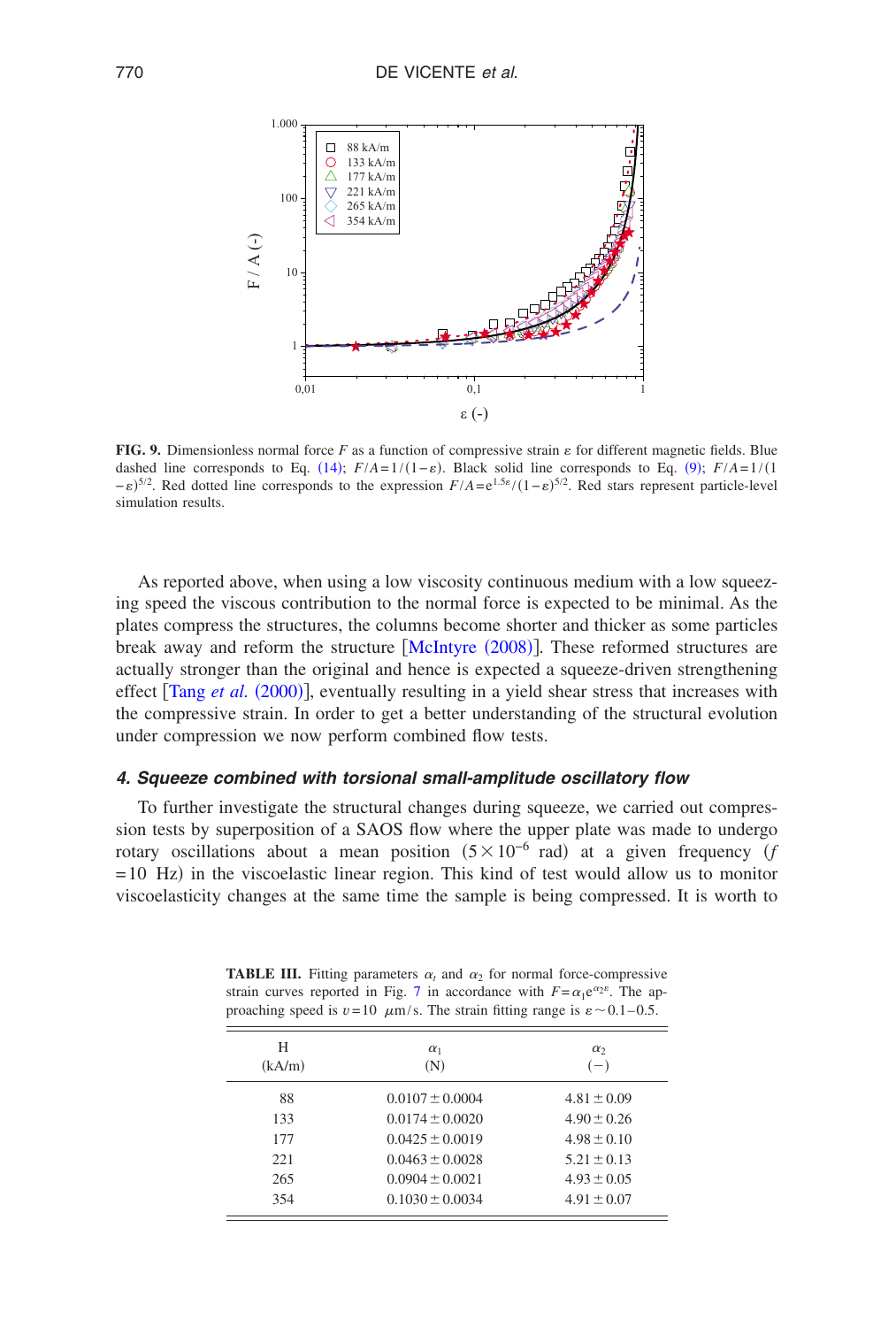<span id="page-18-0"></span>

FIG. 10. Strain dependence of the shear viscoelastic moduli for different magnetic field strengths. (a) Storage and loss moduli as functions of compressive strain. Closed symbol, G'; open symbol, G". (b) Normalized storage and loss moduli as functions of strain. Dashed line corresponds to  $G' / (\mu_0 \mu_{sr} \beta^2 H^2) = 0.07 e^{1.5 \epsilon}$ .

remark here that a few works exist in the literature concerning combined flows in spite of th[eir importance to get str](#page-24-15)uct[ural information. R](#page-25-19)elevant papers on this subject are those by Kulkarni *et al.* (2003) and See *et al.* (2006).

Preliminary tests were carried out to ensure that SAOS was not affecting the resulting normal force measured under compression. We obtained a very good re[produc](#page-18-0)ibility using different samples. The typical viscoelastic response is shown in Fig.  $10(a)$  for an approaching speed of  $v = 10$   $\mu$ m/s. We observe that *G'* init[ially increases with](#page-25-19) increasing the strain, in agreement with experiments carried out by See et al. (2006). Then, the viscoelastic moduli reach a peak at a gap thickness corresponding to  $\varepsilon \sim 0.5$ . These results suggest that when the MR fluid is squeezed, not only the compressive stress (as demonstrated above) but also the shear resistance increases with the gap reduction in an initial stage. However, for strains larger than  $\varepsilon \sim 0.5$ , the loss facto[r tan](#page-18-0)  $\delta = G''/G'$  becomes 1, and then viscous shear flow occurs for larger strains. In Fig.  $10(b)$  we show that the shear viscoelastic moduli scale with  $\mu_0 \mu_{sr} \beta^2 H^2$ , suggesting that dipolar magnetostatic interactions drive the microstructural evolution under compression. As anticipated in the section above, the squeeze-strengthening effect is found to roughly increase, following an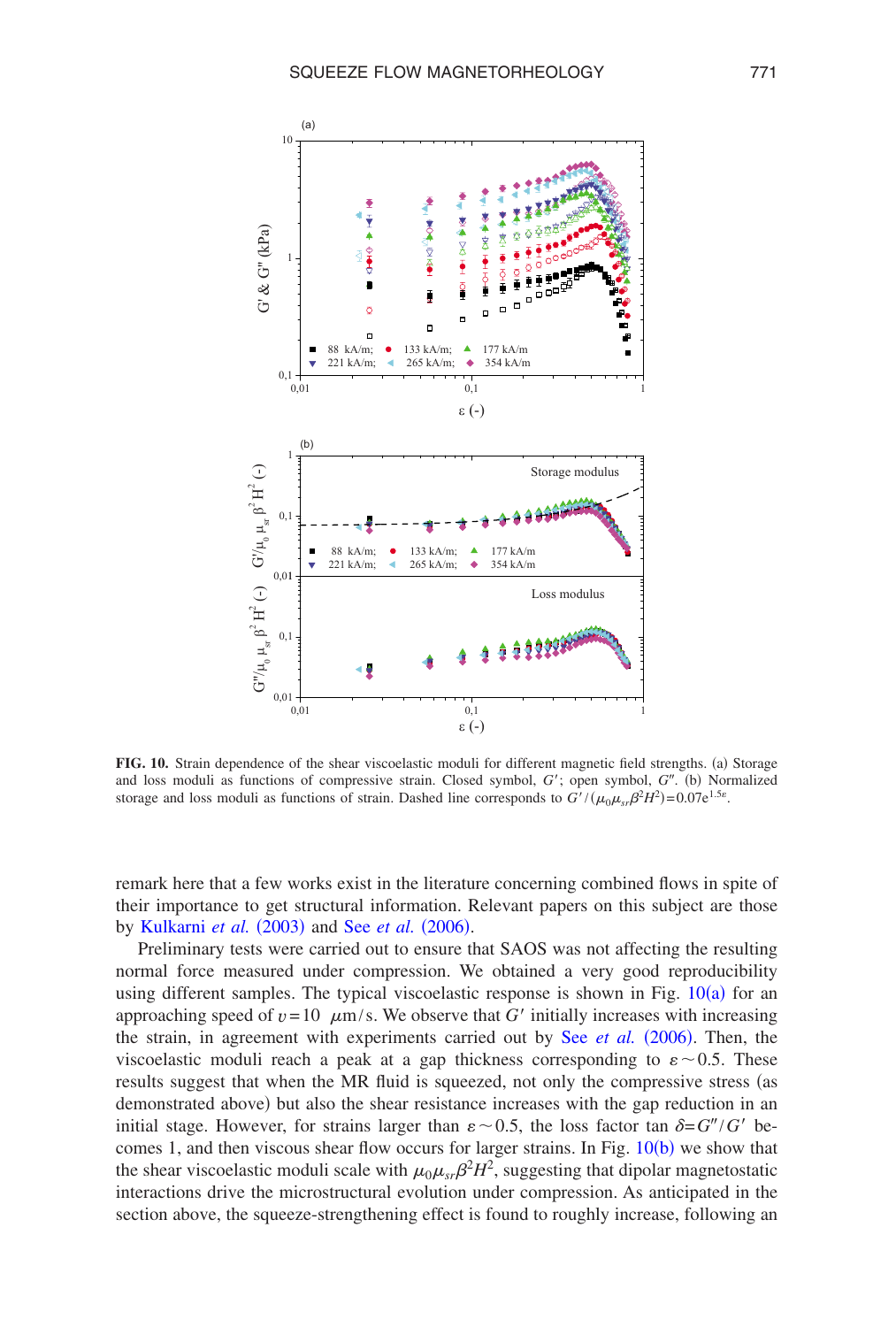<span id="page-19-0"></span>

**FIG. 11.** Evolution of the magnetic energy normalized with the number of particles in the absence of flow for five different replicates;  $h_0 = 40a$ .

exponential law as demonstrated by the dashed line in Fig.  $10(b)$  $10(b)$ . This further supports the idea of a filtration-dominated regime and also the fact that the internal magnetic field is not significantly changing upon compression.

In summary, experiments presented above provide a complicated picture of the squeeze flow behavior of MR fluids under constant volume in the presence of dc magnetic fields. At very low strains structures are able to resist without breaking (results not shown here because of a technical limitation of our magnetorheometer). Upon increasing the compressive strain structures do eventually break. The behavior at larger strains is dictated by the balance between reformation and fragmentation processes. In the case of slow compression rates particles do have time to find a minimum energy configuration and structures reform under compression. This is manifested in an increase of the normal force and an enhancement of the shear storage and loss moduli. Interestingly, for very large strains normal forces do continue increasing. However, viscoelastic moduli stop growing entering in a region that is shear viscosity dominated.

Both macroscopic and microscopic models employed above suffer from important drawbacks at medium and large strains mostly due to the fact that the field-induced microstructure evolves under compression. A more direct approach involves the use of particle-level computer simulation techniques.

### **C. Simulations**

Initially, 600 particles are placed in a cylindrical volume (radius of 48*a* and height of 40*a*) at random positions. This corresponds to a volume fraction of  $\sim$  1 vol %. Then, at  $t^*=0$  the magnetic field is applied instantaneously. Soon after the application of the magnetic field short chains are formed that rapidly results in longer chains created by tip-to-tip aggregation. Fiv[e ru](#page-19-0)ns were performed with different initial configurations to obtain averages. In Fig. 11 we show the development of the magnetic energy *U* —normalized with the number of particles *N*—with time for five randomly generated structures. Very similar results are obtained independently of the initial configuration. Also, average energy values are shown for replicate simulations. As expected, the magnetic energy decreases toward a minimum energy value which is around  $U^*/N = -2$ .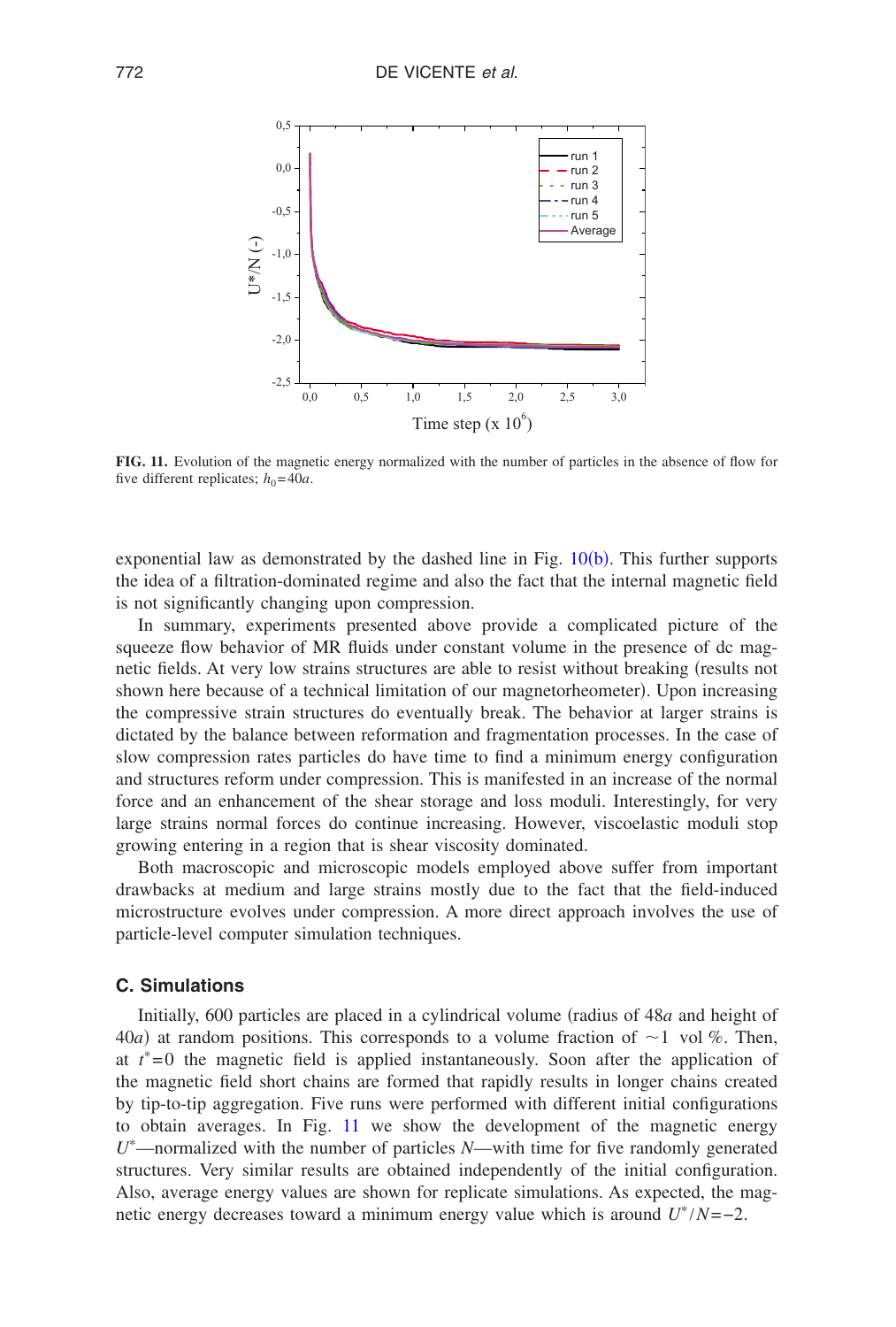<span id="page-20-0"></span>

**FIG. 12.** Side view snapshots of 3D simulations squeezed at (a)  $h=40a$ , (b)  $h=32a$ , (c)  $h=22a$ , and (d)  $h = 12a$ ; ~1 vol %,  $v^* = 10^{-2}$ .

Grown structures, previously annealed in the presence of a magnetic field, were later squeezed at a very slow constant speed of  $v^* = 10^{-2}$ , resulting in a nonstationary flow where magnetic forces dominate over the hydrodynamic forces. To do so the [gap w](#page-10-1)as take[n fr](#page-20-0)om an initial height of  $40a$  to a final height of  $10a$  according to Eq.  $(20)$ . In Fig. 12 we show snapshots of the systems under slow compression at a constant approaching speed. As expected, the particles are able to find a minimum energy configuration in a more or less static condition. The straight chainlike structure is mostly conserved, and the excess s[tress is relieved through minor](#page-25-15) dislocations. Similar results were found in s[imu](#page-20-1)lations by Lukkarinen and Kaski (1998).

<span id="page-20-1"></span>In Fig. 13 the average magnetic energy is shown as a function of the compressive strain. At small strains, the energy increases slowly with the strain. However, violent fluctuations occur partial[ly caused by macro](#page-23-7)scopic rearrangemen[ts of](#page-20-1) the chainlike structures in agreement with Chu et al. (2000) (see the inset in Fig. 13). At a certain strain value, the curve deviates from this behavior, wi[th the](#page-11-0) energy increasing much more rapidly. By [the](#page-17-0) derivation of magnetic energy  $[Eq. (23)]$ , we calculated the normal force exerted by the field-induced structures. These results are shown in Fig. 9 for their com-



**FIG. 13.** Average magnetic energy normalized with the number of particles as function of the compressive strain. The periodic fluctuation of the normal force shown in the inset is associated to macroscopic rearrangements.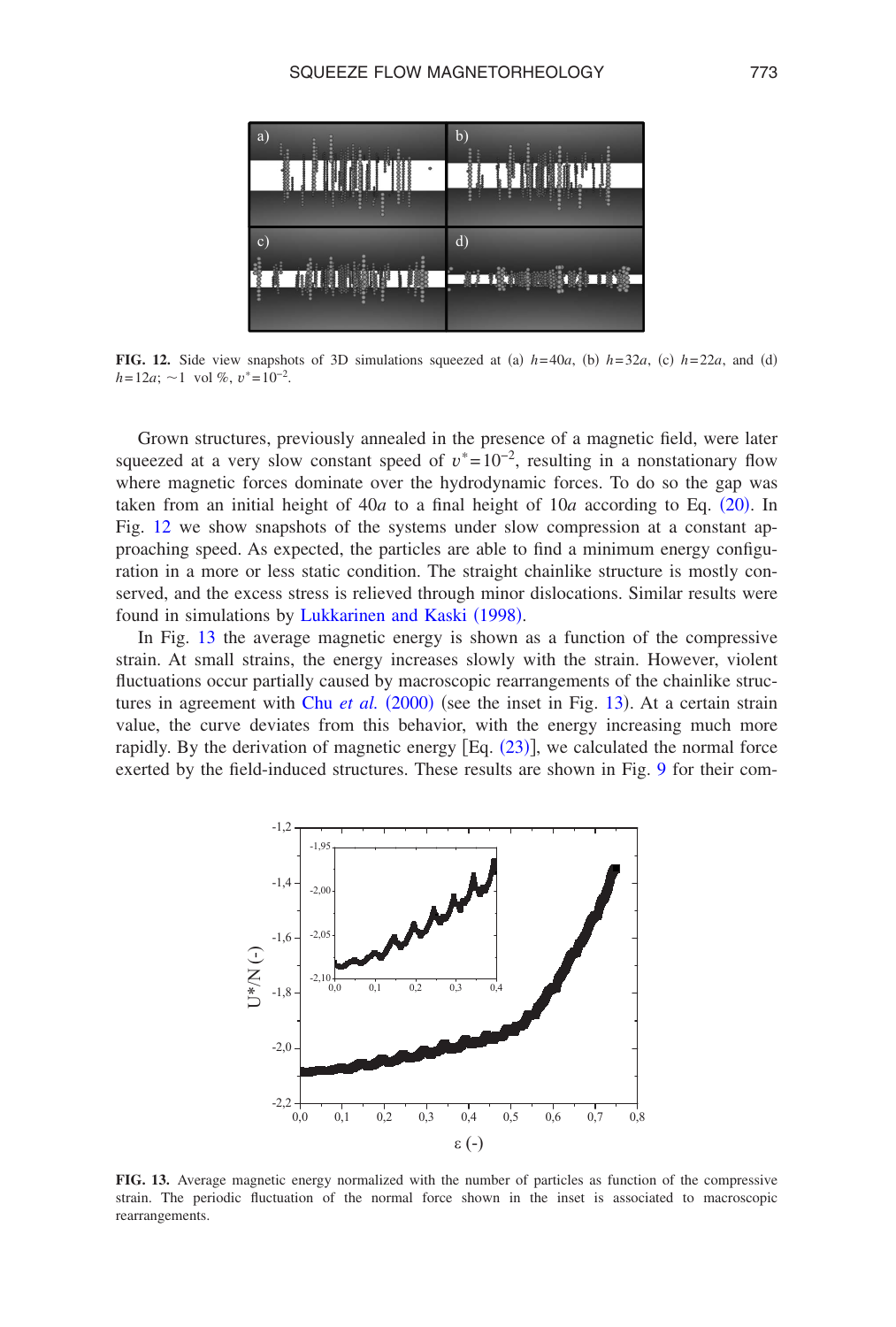<span id="page-21-0"></span>

**FIG. 14.** Evolution of the number of percolating clusters, *Nc*, as a function of the compressive strain. The number of percolating clusters is strongly dependent on the connectivity criterion employed and roughly increases linearly with the strain. The red solid line is a linear fit with slope  $0.89 \pm 0.04$  and correlation coefficient *r*= 0.99.

parison with experimental and analytical model predictions. Interestingly, particle-level simulations qualitatively capture the normal force increase under compression. The extent of the quantitative agreement is somewhat surprising given the approximations in the simulation model.

To get a better understanding of the normal force evolution with the compressive strain, the kinetics of structure formation was first probed by following the number of percolating clusters,  $N_c$ , as a function of strain since the appearance of percolating clusters should be related to the appearance of normal forces. Cluster statistics were evaluated using the connectivity matrix method where sphere pairs with separations  $r < 2.2a$  are considered directly connected. The number of percolating clusters, averaged over five simulation runs, is plotted as a function of compressive strain in Fig. [14.](#page-21-0) As observed, the number of percolating clusters is a linear function of the strain, and consequently it does not solely explain the significant increase in normal force for strains larger than  $\varepsilon \sim 0.5$ .

The number of percolating clusters is not the only contribution to the normal force since the compression-driven structural evolution of these percolating clusters does also contribute to the normal force. A simple estimation of the aspect ratio, thickness, and strength of the aggregates may be obtained through the  $\Pi$  parameter. The existing correlation between this parameter and the resulting normal force is manifested by the linear relationship shown in Fig. [15.](#page-22-0) This suggests that the normal force increase under compression is governed by the average strength and thickness of the percolating aggregates. This was somehow expected because we calculated the normal force acting on the surfaces by taking the derivative of the magnetic energy.

## **VII. CONCLUSIONS**

It is well known that compression resistance of field-responsive fluids increases when the gap separation is reduced and compressive strain increases. Much of the work reported to date on the squeeze flow behavior of field-responsive fluids has focused on ER fluids under constant area and constant voltage operation. As a consequence, as the gap closes both the electric field intensity and particle concentration increase causing an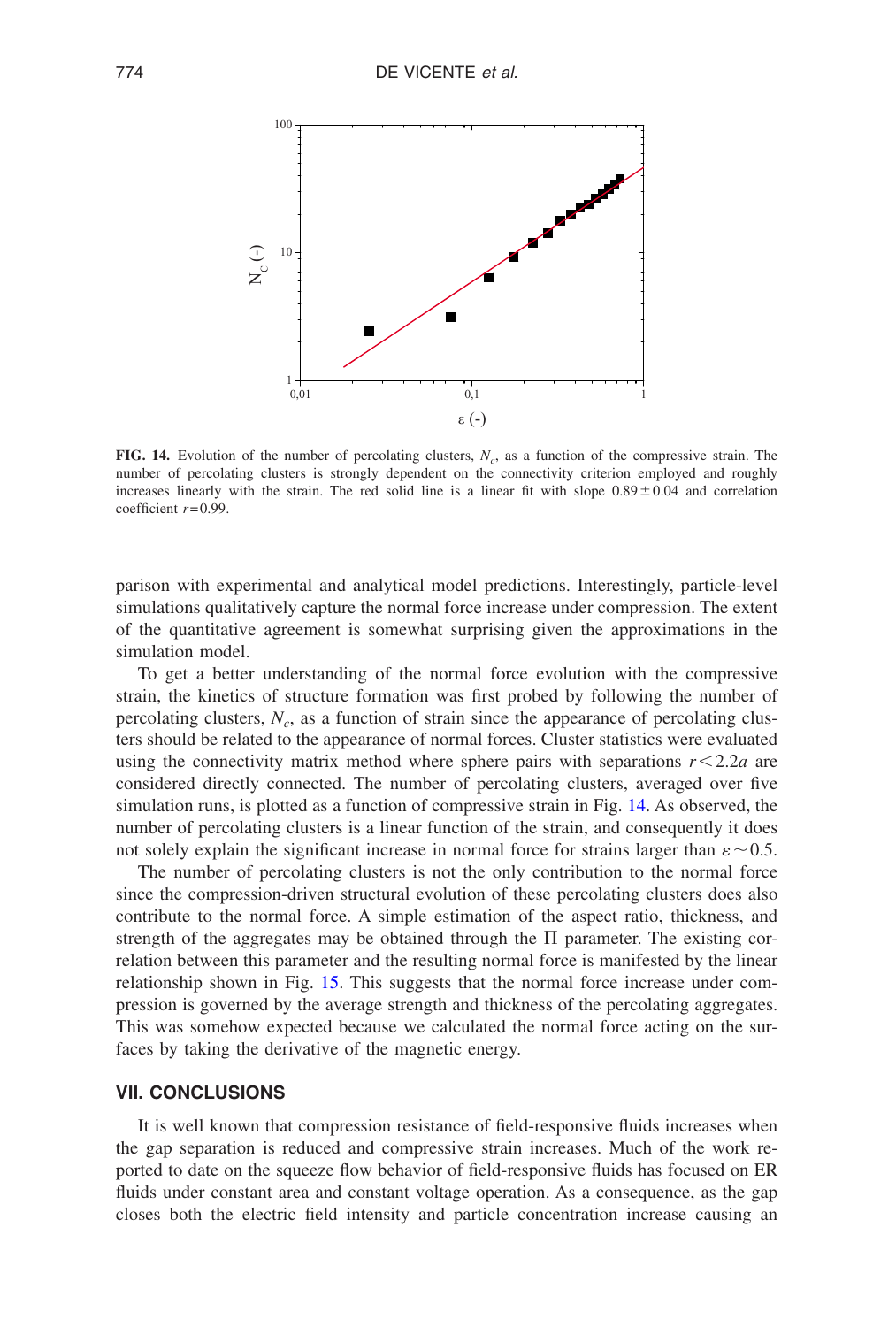<span id="page-22-0"></span>

FIG. 15. II parameter as a function of the normalized normal force. The red solid line is a linear fit with slope  $0.20 \pm 0.01$  and correlation coefficient  $r=0.99$ . Inset corresponds to the correlation between  $F/F_0$  (black squares) and  $\Pi$  (red open circles) versus the compressive strain dependence.

extra-hardening in the ER fluid. A significantly more simplified scenario results when compressing MR fluids under constant volume conditions. In this case, any compressionassisted hardening must be significantly dependent on the structural reorganization.

In this work the structural reorganization of MR fluids was proved using very small compressive speeds in the so-called filtration regime under the creeping flow approximation. Hence, the compressive stress can be looked as all contributed by the field-induced yield shear stress of the fluid, and the contribution of the viscous force to the compressive stress can be neglected. Even though it is well known that continuum Bingham and biviscous equations for ER fluids in oscillatory squeeze flow underestimate experimental results for the compressive stress under constant area operation, to date, this model had not been checked yet in the case of MR fluids. In this work we verified that Bingham and biviscous equations are able to reasonably predict compressive stresses in the case of MR fluids under constant volume operation. Furthermore, a standard micromechanical model consisting of a cubic network of single chains is able to predict the low-strain plateau as well by considering Hertzian contacts between the particles. However, the micromechanical model underestimates the normal force increase at large strains mainly due to the fact that only single chains are permitted in this model. This point was later demonstrated through the use of particle-level simulations. A close inspection of the experimental data reveals that macroscopic models slightly underestimate the compressive resistance when the gap separation decreases. This larger than expected increase of the normal force under compression can be explained in terms of a shear strengthening effect as proved here using combined squeeze and small-amplitude shear tests.

Experiments reported here concern low-concentration, no-slip, and very-slow-rate loading conditions where the strain rate although small is not constant during compression (maximum strain rate  $\dot{\epsilon} \sim 0.2 \text{ s}^{-1}$ ). Simulation studies demonstrate that normal forces are strongly strain rate dependent. Actually, fast loading rates introduce an additional time scale which together with the structure evolution time scale makes the system very complicated. Commercial application of this technology requires the utilization of highly concentrated suspensions ( $\sim$ 30 vol %), large loading rates, and partial slip con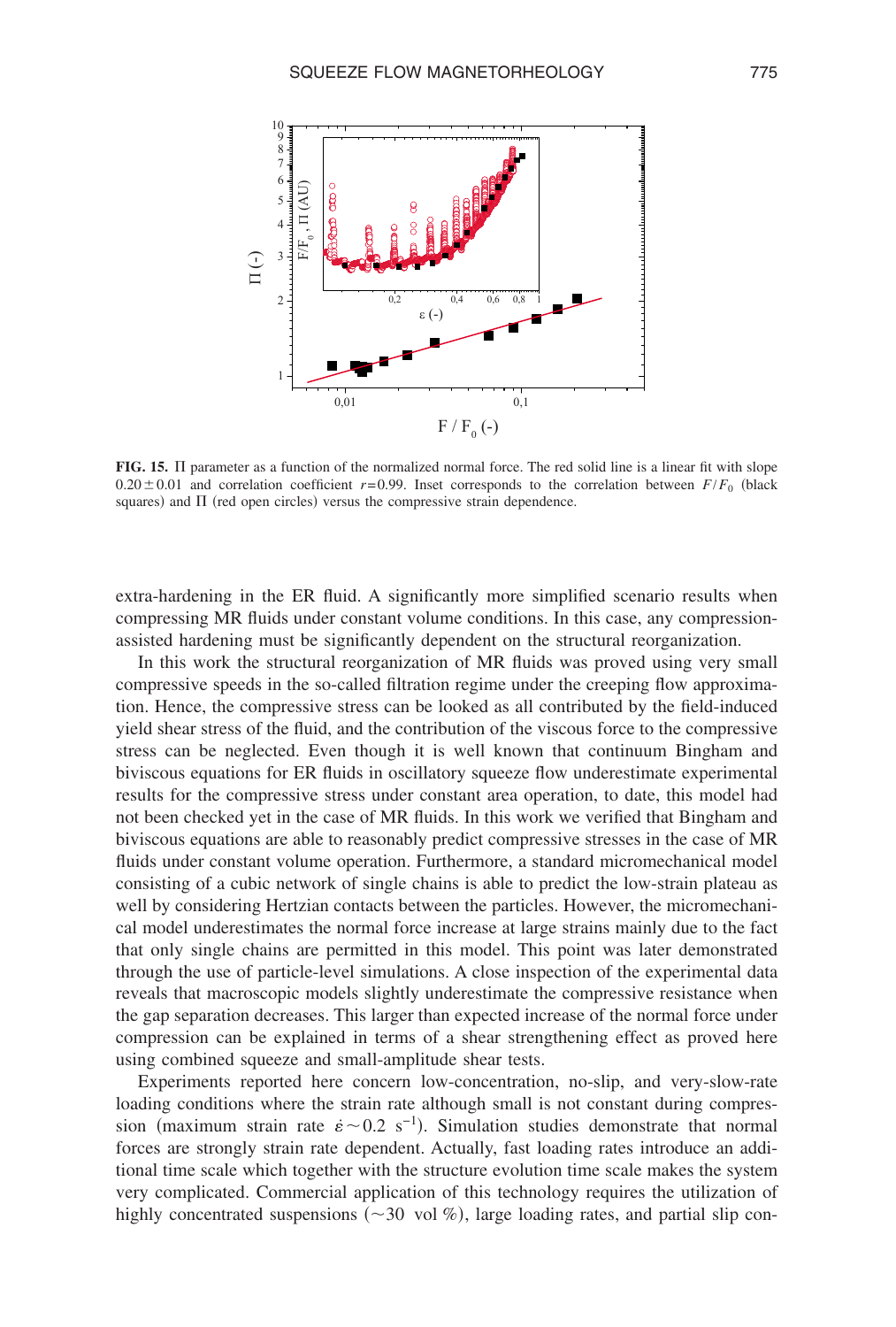ditions. So, in our opinion, future work should be devoted to better understand the effects of volume fraction, elongational rate, and slip at the surfaces in the squeeze flow behavior or MR fluids.

### **ACKNOWLEDGMENTS**

This work was supported by MAT 2010-15101 project (Spain), by the European Regional Development Fund (ERDF), and by Junta de Andalucía Project No. P07-FQM-02496 (Spain). J.P.S.-G. acknowledges financial support by the "Ministerio de Educación: Becas del Programa de Formación del Profesorado Universitario (FPU)" (Grant No. AP2008-02138. J.A.R-L. acknowledges support by the "Universidad de Granada. Becas de iniciación a la investigación" and "Ministerio de Educación. Becas de colaboración."

## <span id="page-23-13"></span><span id="page-23-12"></span><span id="page-23-6"></span>**References**

- <span id="page-23-15"></span>Andablo-Reyes, E., R. Hidalgo-Álvarez, and J. de Vicente, "A method for the estimation of the film thickness and plate tilt angle in thin film misaligned plate-plate rheometry," J. Non-Newtonian Fluid Mech. **165**, 1419-1421 (2010).
- <span id="page-23-0"></span>Andablo-Reyes, E., R. Hidalgo-Álvarez, and J. de Vicente, "Controlling friction using magnetic nanofluids," Soft Matter 7, 880-883 (2011).
- <span id="page-23-10"></span>Bell, R. C., J. O. Karli, A. N. Vavreck, D. T. Zimmerman, G. T. Ngatu, and N. M. Wereley, "Magnetorheology of submicron diameter microwires dispersed in silicon oil," Smart Mater. Struct. 17, 015028 (2008).
- <span id="page-23-7"></span>Bird, R. B., *Dynamics of Polymeric Liquids* (Wiley, New York, 1987), 22.
- <span id="page-23-8"></span>Bossis, G., O. Volkova, S. Lacis, and A. Meunier, "Magnetorheology: Fluids, structures and rheology," in *Ferrofluids: Magnetically Controllable Fluids and Their Applications*, Lecture Notes in Physics Vol. 594, edited by S. Odenbach (Springer-Verlag, Berlin, 2002), 202-230.
- <span id="page-23-14"></span>Campanella, O. H., and M. Peleg, "Lubricated squeezing flow of a Newtonian liquid between elastic and rigid plates," Rheol. Acta **26**(4), 396-400 (1987).
- <span id="page-23-11"></span><span id="page-23-9"></span>Chu, S.-H., S. J. Lee, and K. H. Ahn, "An experimental study on the squeezing flow of electrorheological suspensions," J. Rheol. 44(1), 105-120 (2000).
- <span id="page-23-3"></span>Collomb, J., F. Chaari, and M. Chaouche, "Squeeze flow of concentrated suspensions of spheres in Newtonian and shear-thinning fluids," J. Rheol. 48(2), 405-416 (2004).
- <span id="page-23-1"></span>Connelly, R. W., and J. Greener, "High-shear viscometry with a rotational parallel-disk device," J. Rheol. **29**, 209-226 (1985).
- Conrad, H., "Properties and design of electrorheological suspensions," MRS Bull. 23, 35-42 (1998).
- <span id="page-23-4"></span>Covey, G. H., and B. R. Stanmore, "Use of the parallel-plate plastometer for the characterization of viscous fluids with a yield stress," J. Non-Newtonian Fluid Mech. 8, 249-260 (1981).
- <span id="page-23-5"></span>de Gans, B. J., C. Blom, A. P. Philipse, and J. Mellema, "Linear viscoelasticity of an inverse ferrofluid," Phys. Rev. E 60, 4518-4527 (1999).
- <span id="page-23-2"></span>de Vicente, J., D. J. Klingenberg, and R. Hidalgo-Álvarez, "Magnetorheological fluids: A review," Soft Matter 7, 3701-3710 (2011).
- de Vicente, J., M. T. López-López, J. D. G. Durán, and G. Bossis, "A slender-body micromechanical model for viscoelasticity of magnetic colloids: Comparison with preliminary experimental data," J. Colloid Interface Sci. 282, 193-201 (2005).
- de Vicente, J., M. T. López-López, J. D. G. Durán, and F. González-Caballero, "Shear flow behavior of confined magnetorheological fluids at low magnetic field strengths," Rheol. Acta 44, 94-103 (2004).
- de Vicente, J., M. T. López-López, F. González-Caballero, and J. D. G. Durán, "A rheological study of the stabilization of magnetizable colloidal suspensions by addition of silica nanoparticles," J. Rheol. 47(5), 1093-1109 (2003).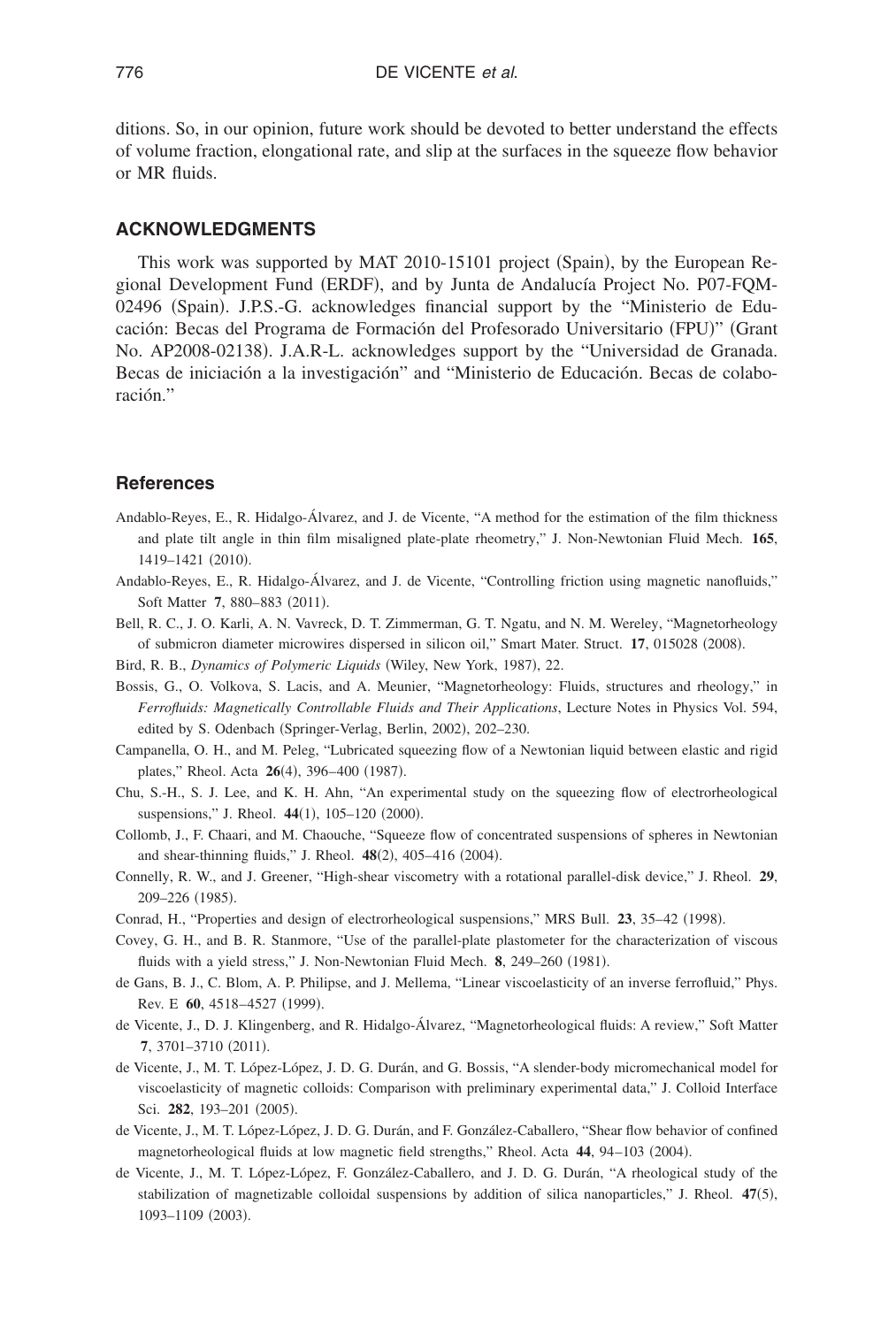- <span id="page-24-17"></span><span id="page-24-6"></span><span id="page-24-5"></span><span id="page-24-1"></span>de Vicente, J., and J. Ramírez, "Effect of friction between particles in the dynamic response of model magnetic structures," J. Colloid Interface Sci. 316, 867-876 (2007).
- <span id="page-24-4"></span>de Vicente, J., J. P. Segovia-Gutiérrez, E. Andablo-Reyes, F. Vereda, and R. Hidalgo-Álvarez, "Dynamic rheology of sphere- and rod-based magnetorheological fluids," J. Chem. Phys. 131, 194902 (2009).
- <span id="page-24-12"></span>de Vicente, J., F. Vereda, J. P. Segovia-Gutiérrez, M. P. Morales, and R. Hidalgo-Álvarez, "Effect of particle shape in magnetorheology," J. Rheol. 54, 1337-1343 (2010).
- <span id="page-24-14"></span>Dienes, G. J., and H. F. Klemm, "Theory and application of the parallel plate plastometer," J. Appl. Phys. **17**, 458–471 (1946).
- <span id="page-24-10"></span>Ekwebelam, C. C., and H. See, "Using oscillatory shear to probe the effects of bidispersity in inverse ferrofluids," Korea-Aust. Rheol. J. 19, 35-42 (2007).
- <span id="page-24-13"></span>El Wahed, A. K., J. L. Sproston, and R. Stanway, "The performance of an electrorheological fluid in dynamic squeeze flow under constant voltage and constant field," J. Phys. D: Appl. Phys. 31, 2964–2974 (1998).
- <span id="page-24-16"></span>El Wahed, A. K., J. L. Sproston, and R. Stanway, "The performance of an electrorheological fluid in dynamic squeeze flow: The influence of solid phase size," J. Colloid Interface Sci. 211, 264–280 (1999).
- <span id="page-24-8"></span>El Wahed, A. K., J. L. Sproston, R. Stanway, and E. W. Williams, "An improved model of ER fluids in squeeze-flow through model updating of the estimated yield stress," J. Sound Vib. 268, 581-599 (2003).
- <span id="page-24-0"></span>El Wahed, A. K., J. L. Sproston, and E. W. Williams, "The effect of a time-dependent electric field on the dynamic performance of an electrorheological fluid in squeeze," J. Phys. D: Appl. Phys. **33**, 2995–3003  $(2000).$
- <span id="page-24-7"></span><span id="page-24-3"></span>Engmann, J., C. Servais, and A. S. Burbidge, "Squeeze flow theory and applications to rheometry: A review," J. Non-Newtonian Fluid Mech. 132, 1-27 (2005).
- <span id="page-24-23"></span>Gartling, D. K., and N. Phan-Thien, "A numerical simulation of a plastic fluid in a parallel-plate plastometer," J. Non-Newtonian Fluid Mech. 14, 347-360 (1984).
- Ginder, J. M., "Behavior of magnetorheological fluids," MRS Bull. 23(8), 26-29 (1998).
- <span id="page-24-24"></span><span id="page-24-2"></span>Gong, H., and M. K. Lim, "Experimental investigation on tension and compression properties of an electrorheological material," J. Intell. Mater. Syst. Struct. 7, 89-96 (1996).
- <span id="page-24-11"></span>Havelka, K. O., and J. W. Pialet, "Electrorheological technology: The future is now," CHEMTECH **26**, 36–45  $(1996).$
- <span id="page-24-25"></span>Heine, M. C., J. de Vicente, and D. J. Klingenberg, "Thermal transport in sheared electro- and magnetorheological fluids," Phys. Fluids 18, 023301 (2006).
- Jiles, D., *Introduction to Magnetism and Magnetic Materials* (Chapman and Hall, London, 1991).
- <span id="page-24-21"></span>Jolly, M. R., and J. D. Carlson, in *Actuator 96*, 5th International Conference on New Actuators, edited by H. Borgmann and K. Lenz (Axon Technologies Consult Gmb, Bremen, 1996).
- <span id="page-24-22"></span>Kim, D. H., S.-H. Chu, K. H. Ahn, and S. J. Lee, "Dynamic simulation of squeezing flow of ER fluids using parallel processing," Korea-Aust. Rheol. J. 11(3), 233-240 (1999).
- <span id="page-24-15"></span>Kim, S. G., J. Y. Lim, J. H. Sung, H. J. Choi, and Y. Seo, "Emulsion polymerized polyaniline synthesized with dodecylbenzenesulfonic acid and its electrorheological characteristics: Temperature effect," Polymer **48**, 6622-6631 (2007).
- <span id="page-24-19"></span>Klingenberg, D. J., F. van Swol, and C. F. Zukoski, "Dynamic simulation of electrorheological suspensions," J. Chem. Phys. 91, 7888-7895 (1989).
- <span id="page-24-18"></span>Klingenberg, D. J., F. van Swol, and C. F. Zukoski, "The small shear rate response of electrorheological suspensions. I. Simulation in the point-dipole limit," J. Chem. Phys. 94, 6160-6169 (1991).
- <span id="page-24-20"></span>Kulkarni, P., C. Ciocanel, S. L. Vieira, and N. Naganathan, "Study of the behavior of MR fluids in squeeze, torsional and valve modes," J. Intell. Mater. Syst. Struct. 14, 99-104 (2003).
- <span id="page-24-9"></span>Laeuger, J., K. Wollny, H. Stettin, and S. Huck, "A new device for the full rheological characterization of magneto-rheological fluids," Int. J. Mod. Phys. B 19, 1353-1359 (2005).
- Laun, H. M., M. Rady, and O. Hassager, "Analytical solutions for squeeze flow with partial wall slip," J. Non-Newtonian Fluid Mech. 81, 1-15 (1999).
- Laun, H. M., G. Schmidt, and C. Gabriel, "Reliable plate-plate MRF magnetorheometry based on validated radial magnetic flux density profile simulations," Rheol. Acta 47, 1049-1059 (2008).
- Lee, C. Y., and C. Y. Wen, "The oscillatory squeeze flow of electrorheological fluid considering the inertia effect," Smart Mater. Struct. 11, 553-560 (2002).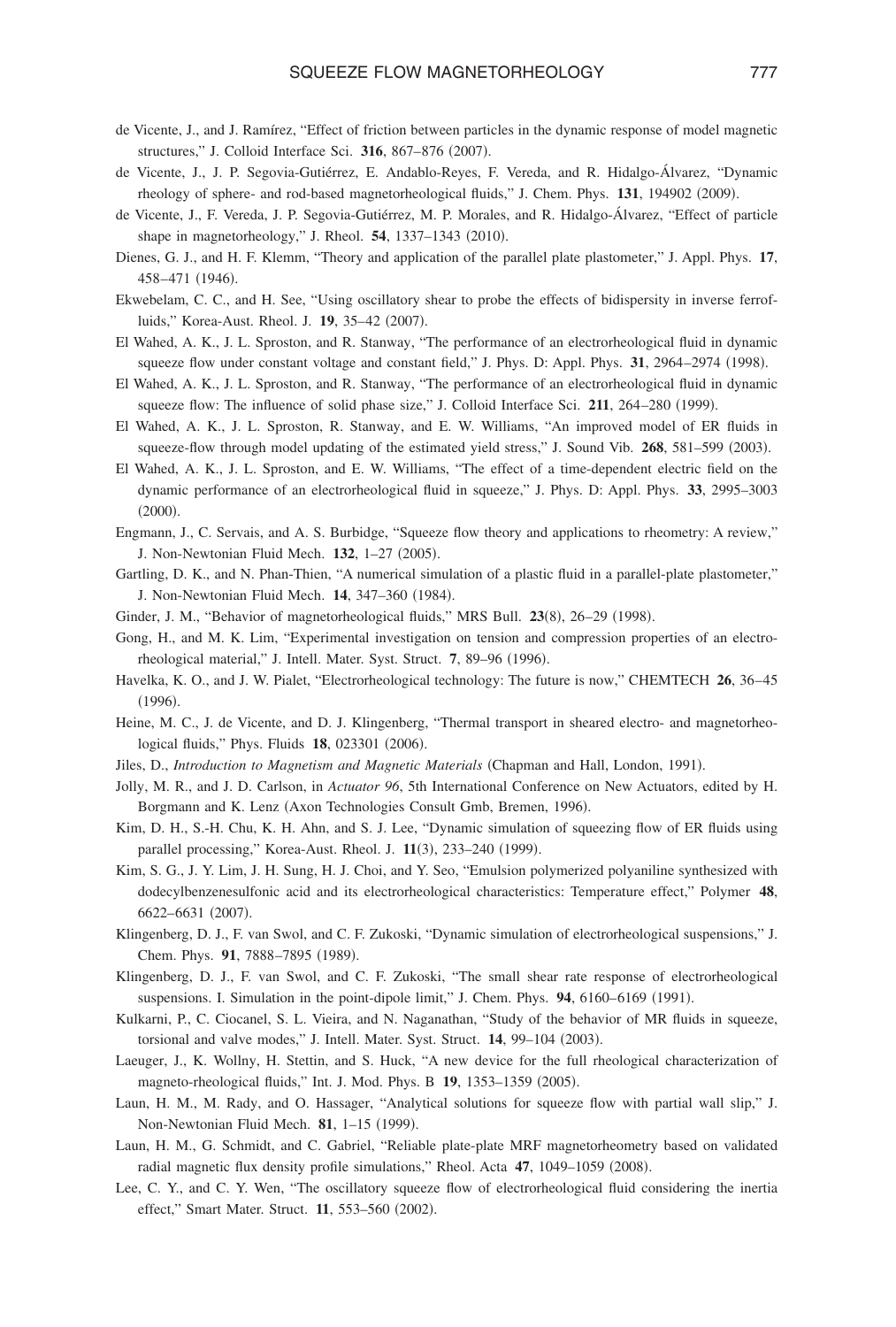- <span id="page-25-26"></span><span id="page-25-18"></span><span id="page-25-15"></span><span id="page-25-14"></span>Lipscomb, G. G., and M. M. Denn, "Flow of Bingham fluids in complex geometries," J. Non-Newtonian Fluid Mech. **14**, 337-346 (1984).
- <span id="page-25-21"></span>Lukkarinen, A., and K. Kaski, "Computational studies of compressed and sheared electrorheological fluid," J. Phys. D: Appl. Phys. 29, 2729-2732 (1996).
- <span id="page-25-24"></span>Lukkarinen, A., and K. Kaski, "Simulation studies of electrorheological fluids under shear, compression, and elongation loading," J. Appl. Phys. 83(3), 1717-1725 (1998).
- <span id="page-25-17"></span>Lynch, R., Y. Meng, and F. E. Filisko, "Compression of dispersions to high stress under electric fields: Effects of concentration and dispersing oil," J. Colloid Interface Sci. 297, 322-328 (2006).
- <span id="page-25-7"></span>Mazlan, S. A., K. H. Ekreem, and A. G. Olabi, "An investigation of the behaviour of magnetorheological fluids in compression mode," J. Mater. Process. Technol. 201, 780-785 (2008).
- <span id="page-25-13"></span>McIntyre, E. C., "Compression of smart materials: Squeeze flow on electrorheological and magnetorheological fluids," Ph.D. thesis, The University of Michigan, 2008.
- <span id="page-25-9"></span>McIntyre, E. C., and F. E. Filisko, "Squeeze flow of electrorheological fluids under constant volume," J. Intell. Mater. Syst. Struct. 18, 1217-1220 (2007).
- <span id="page-25-2"></span>McIntyre, E. C., and F. E. Filisko, "Filtration in electrorheological suspensions related to the Peclet number," J. Rheol. **54**(3), 591-603 (2010).
- <span id="page-25-1"></span>Meng, Y., and F. E. Filisko, "Unidirectional compression of electrorheological fluids in electric fields," J. Appl. Phys. 98, 074901 (2005).
- <span id="page-25-5"></span>Monkman, G. J., "Design and application of magneto-rheological fluid," J. Phys. D: Appl. Phys. **28**, 588–593  $(1995).$
- <span id="page-25-4"></span>Olabi, A. G., and A. Grunwald, "Design and application of magneto-rheological fluid," Mater. Des. **28**, 2658– 2664 (2007).
- <span id="page-25-6"></span>Park, B. J., F. F. Fang, and H. J. Choi, "Magnetorheology: Materials and application," Soft Matter **6**, 5246– 5253 (2010).
- <span id="page-25-0"></span>Park, B. J., I. B. Jang, H. J. Choi, A. Pich, S. Bhattacharya, and H.-J. Adler, "Magnetorheological characteristics of nanoparticle-added carbonyl iron system," J. Magn. Magn. Mater. 303, e290-e293 (2006).
- <span id="page-25-23"></span>Ramos, J., J. de Vicente, and R. Hidalgo-Álvarez, "Small-amplitude oscillatory shear magnetorheology of inverse ferrofluids," Langmuir 26(12), 9334-9341 (2010).
- <span id="page-25-3"></span>Ramos, J., D. J. Klingenberg, R. Hidalgo-Álvarez, and J. de Vicente, "Steady shear magnetorheology of inverse ferrofluids," J. Rheol. 55, 127-152 (2011).
- <span id="page-25-25"></span><span id="page-25-20"></span>Rankin, P. J., J. M. Ginder, and D. J. Klingenberg, "Electro- and magnetorheology," Curr. Opin. Colloid Interface Sci. 3, 373-381 (1998).
- <span id="page-25-16"></span>Raphaelides, S. N., and A. Gioldasi, "Elongational flow studies of set yogurt," J. Food. Eng. 70(4), 538-545  $(2004).$
- <span id="page-25-19"></span>Saldivar-Guerrero, R., R. Richter, I. Rehberg, N. Aksel, L. Heymann, and O. S. Rodríguez-Fernández, "Viscoelasticity of mono- and polydisperse inverse ferrofluids," J. Chem. Phys. 125, 084907 (2006).
- Scott, J. R., Trans. Inst. Rubber Ind., 4, 347 (1929).
- <span id="page-25-12"></span>See, H., "Field dependence of the response of a magnetorheological suspension under steady shear flow and squeezing flow," Rheol. Acta 42, 86-92 (2003).
- <span id="page-25-11"></span>See, H., J. S. Field, and B. Pfister, "The response of electrorheological fluid under oscillatory squeeze flow," J. Non-Newtonian Fluid Mech. 84, 149-158 (1999).
- <span id="page-25-10"></span>See, H., S. Mackenzie, and B. T. Chua, "Effect of compression on the response of a magneto-rheological suspension," Korea-Aust. Rheol. J. 18(3), 121-126 (2006).
- <span id="page-25-8"></span>Sproston, J. L., S. G. Rigby, E. W. Williams, and R. Stanway, "A numerical simulation of electrorheological fluids in oscillatory compressive squeeze-flow," J. Phys. D: Appl. Phys. 27, 338-343 (1994b).
- <span id="page-25-22"></span>Sproston, J. L., R. Stanway, E. W. Williams, and S. G. Rigby, "The electrorheological automotive engine mount," J. Electrost. 32, 253-259 (1994a).
- Stanway, R., J. L. Sproston, M. J. Prendergast, J. R. Case, and C. E. Wilne, "ER fluids in the squeeze-flow mode: An application to vibration isolation," J. Electrost. 28, 89-94 (1992).
- Stanway, R., J. L. Sproston, and N. G. Stevens, "Non-linear modelling of an electro-rheological vibration damper," J. Electrost. 20, 167-184 (1987).
- Stefan, J., "Versuche uber der scheinbare adhasion," Sitz. Kais. Akad. Wiss Math. Nat. Wien 69(2), 713-735